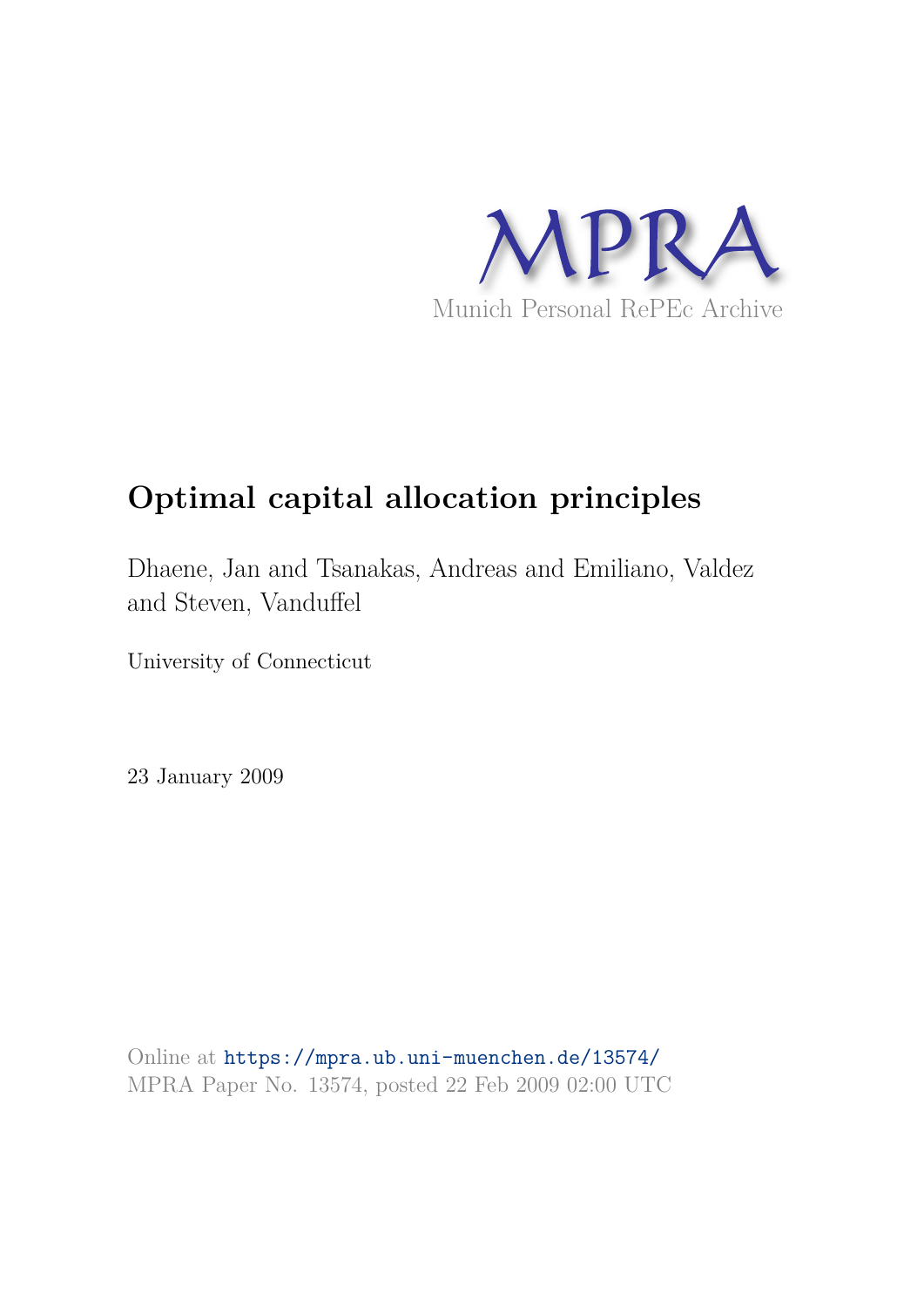## Optimal Capital Allocation Principles<sup>∗</sup>

Jan Dhaene<sup>†‡</sup> Andreas Tsanakas § Emiliano A. Valdez ¶ Steven Vanduffel  $\parallel$ 

January 23, 2009

#### **Abstract**

This paper develops a unifying framework for allocating the aggregate capital of a financial firm to its business units. The approach relies on an optimisation argument, requiring that the weighted sum of measures for the deviations of the business unit's losses from their respective allocated capitals be minimised. This enables the association of alternative allocation rules to specific decision criteria and thus provides the risk manager with flexibility to meet specific target objectives. The underlying general framework reproduces many capital allocation methods that have appeared in the literature and allows for several possible extensions. An application to an insurance market with policyholder protection is additionally provided as an illustration.

**Keywords**: Capital allocation; risk measure; comonotonicity; Euler allocation; default option; Lloyd's of London.

## **1 Introduction**

The level of the capital held by a bank or an insurance company is a key issue for its stakeholders. The regulator, primarily sharing the interests of depositors and policyholders, establishes rules to determine the required capital to be held by the company. The level of this capital is determined such that the company will be able to meet its financial obligations with a high probability as they fall due, even in adverse situations. Rating agencies rely on the level of available capital to assess the financial strength of a company. Shareholders and investors alike are concerned with the risk of their capital investment and the return that it will generate.

The determination of a sufficient amount of capital to hold is only part of a larger risk management and solvency policy. The practice of Enterprise Risk Management (ERM) enhances identifying, measuring, pricing, and controlling risks. An important component of an ERM framework is the exercise of *capital allocation*, a term referring to the subdivision of the aggregate capital held by the firm across its various constituents, e.g. business lines, types of exposure, territories or even individual products in a portfolio of insurance policies.

Most financial firms write several lines of business and may want their total capital allocated across these lines for a number of reasons. First, there is a need to redistribute the total (frictional or opportunity) cost associated with holding capital across various business lines so that this cost is equitably transferred back to the depositors or policyholders in the form of charges.

<sup>∗</sup>An early draft of this paper was presented at the 9th International Congress on Insurance: Mathematics and Economics (IME2005) in Laval, Quebec, Canada.

<sup>†</sup>Corresponding author: jan.dhaene@econ.kuleuven.be (phone: +32 16 326750)

<sup>‡</sup> Faculty of Business and Economics, Katholieke Universiteit, Leuven, Belgium.

<sup>§</sup>Cass Business School, City University, London, United Kingdom.

<sup>¶</sup>Department of Mathematics, University of Connecticut, Storrs, Connecticut, USA.

 $\parallel$ Department of Economics and Political Science, Vrije Universiteit Brussel (VUB), Brussel, Belgium.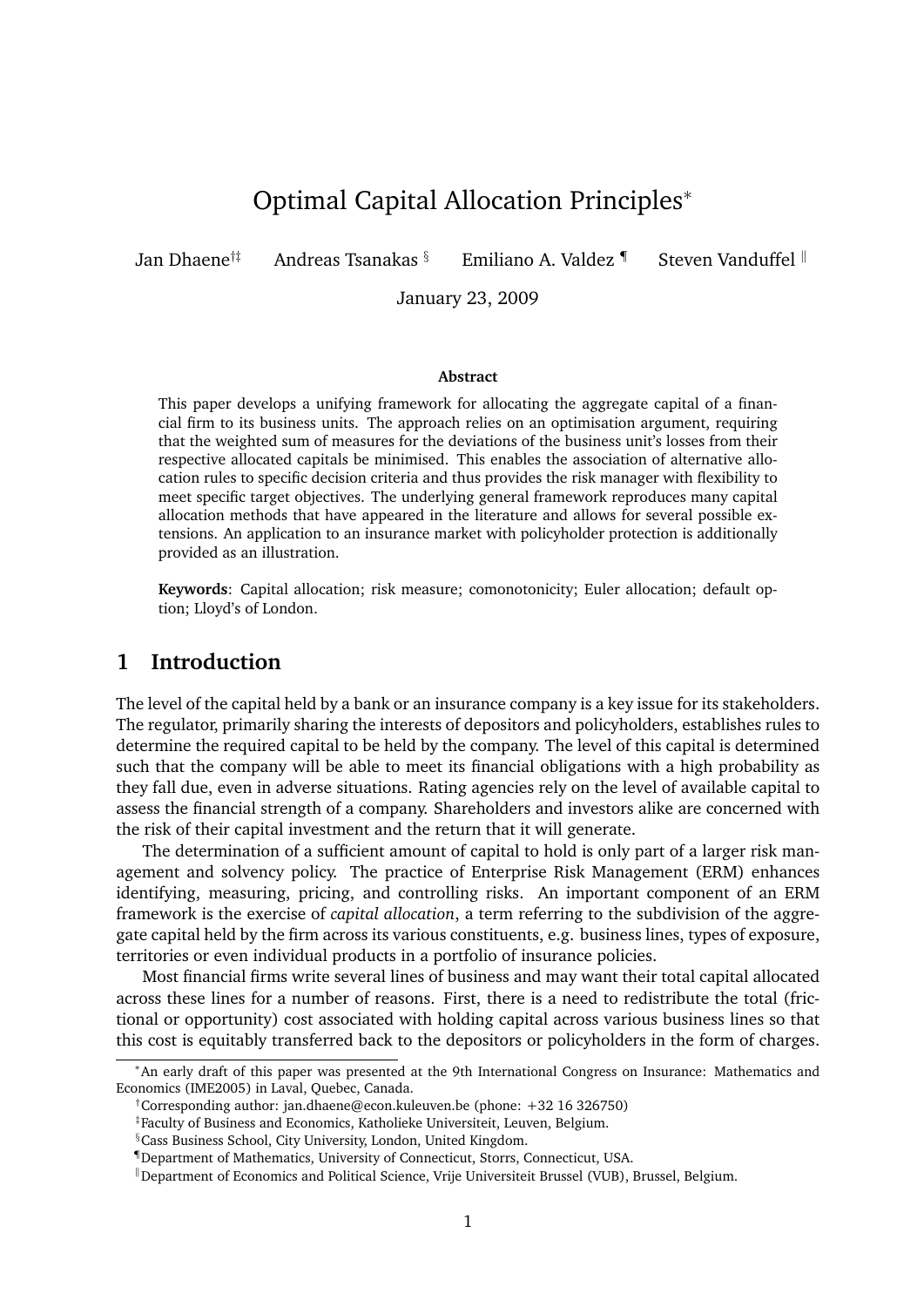Secondly, the allocation of expenses across lines of business is a necessary activity for financial reporting purposes. Lastly, capital allocation provides for a useful device of assessing and comparing the performance of the different lines of business by determining the return on allocated capital for each line. Comparing these returns allows one to distinguish the most profitable business lines and hence may assist in remunerating the business line managers or in making decisions concerning business expansions, reductions or even eliminations.

There is countless number of ways to allocate the aggregate capital of a company to its different business units. Mutual dependencies that may exist between the performances of the various business units make capital allocation a non-trivial exercise. Accordingly, there is an extensive amount of literature on this subject with a wide number of proposed capital allocation algorithms. Cummins (2000) provides an overview of several methods suggested for capital allocation in the insurance industry and relates capital allocation to management decision making tools such as RAROC (risk-adjusted return on capital) and EVA (economic value added). Myers and Read Jr. (2001) consider capital allocation principles based on the marginal contribution of each business unit to the company's default option. LeMaire (1984) and Denault (2001) discuss capital allocations based on game theory considerations, where a risk measure is used as a cost functional. In the case of coherent risk measures (see Artzner et al. (1999)), such capital allocations reduce to subdivisions according to marginal costs. In closely related works, marginal ('Euler') capital allocations are proposed within a portfolio optimisation context by Tasche (2004) and an axiomatic allocation system is proposed by Kalkbrener (2005). A commentary on the various approaches to allocating capital has appeared in Venter (2004). A recent work by Kim and Hardy (2008) proposed a method based on a solvency exchange option and which explicitly accounts for the notion of limited liability.

Panjer (2001) considers the particular case of multivariate normally distributed risks and provides an explicit expression of marginal cost based allocations, when the risk measure used is Tail Value-at-Risk (TVaR). Landsman and Valdez (2003) extends these explicit capital allocation formulas to the case where risks belong to the class of multivariate elliptical distributions, for which the class of multivariate normal is a special case. Dhaene et al. (2008) derive the results of Landsman and Valdez (2003) in a rather more straightforward manner and apply these to sums that involve normal as well as lognormal risks. In Valdez and Chernih (2003), expressions for covariance-based allocations are derived for multivariate elliptical risks. Tsanakas (2004) studies allocations where the relevant risk measure belongs to the class of distortion risk measures, while Tsanakas (2008) extends these allocation principles to the more general class of convex risk measures including the exponential risk measures. Furman and Zitikis (2008b) introduce the class of weighted risk capital allocations "which stems from the weighted premium calculation principle".

The multitude of allocation methods proposed in the literature is bewildering. Allocation methods are sometimes proposed in an ad-hoc fashion lacking usually with much economic justification and are thereby viewed as arbitrary. This motivated some authors to doubt the legitimate purpose of the exercise itself of allocating capital e.g. Gründl and Schmeiser  $(2007)$ . Certain allocation methods may be best suited in order to address specific issues, but it is always unclear what these issues are. Indeed, Gründl and Schmeiser (2007) point out this importance because accordingly, certain allocation techniques can dangerously lead to wrong financial decisions.

This paper attempts to resolve several of these issues by constructing a unifying framework designed to address specific decision criteria in a comprehensive yet still highly stylised setting. We consider capital allocation as the outcome of a particular optimisation problem, in which the weighted sum of measures for the deviations of the business unit's losses from their respective allocated capitals is minimised. This idea has also been presented in Section 4.1 of Dhaene et al. (2003) in the context of stop-loss premiums. In this paper, we generalise the optimisation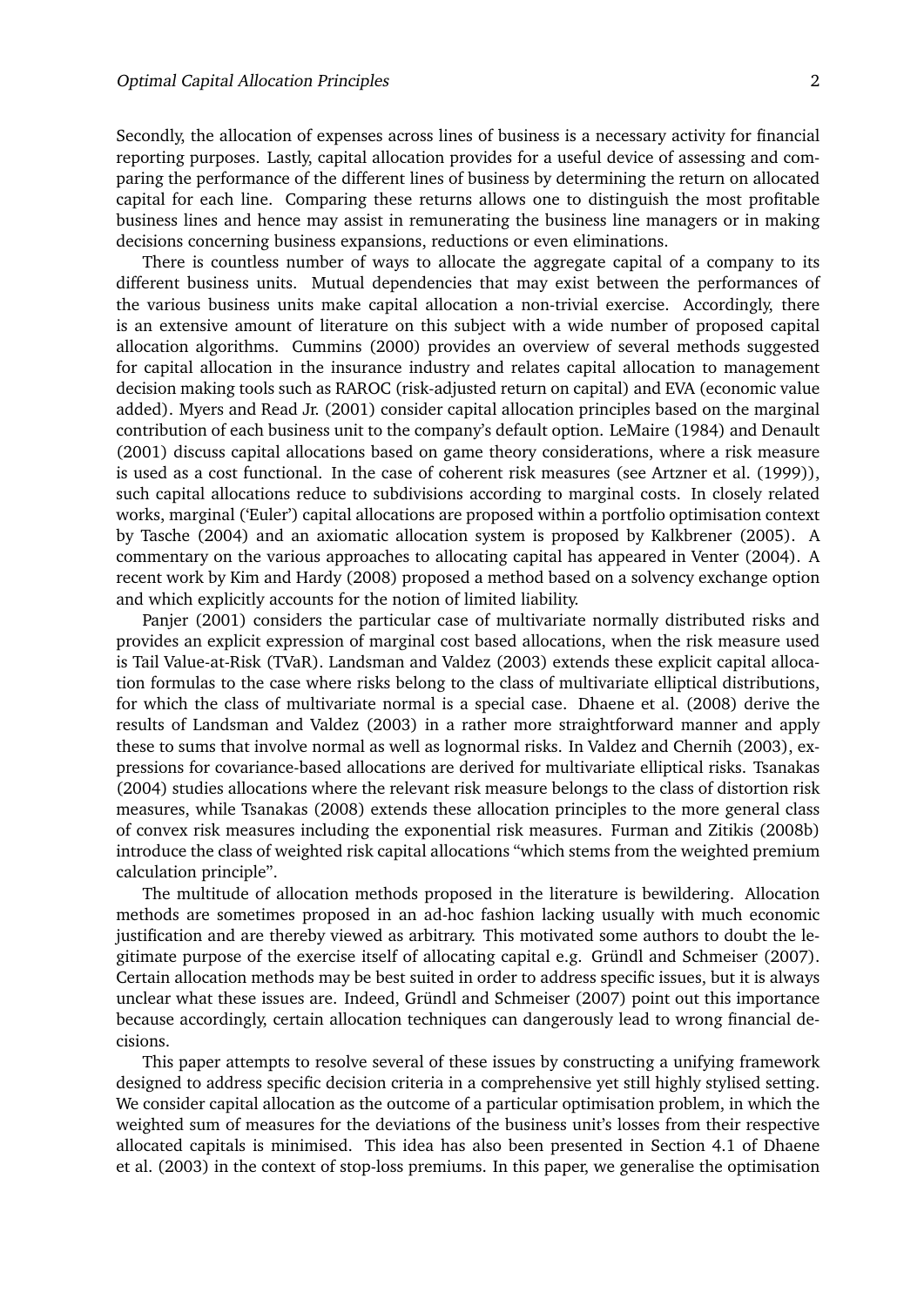approach of Dhaene et al. (2003) by considering more general deviation measures. We show that alternative specifications of the objective function, by applying different deviation measures, different weights on the possible outcomes of the random deviations and different exposure weights on the business units, reproduces several of the allocation techniques in the literature within the general framework we propose in this paper. Note that related results, in the context of premium allocation, have been presented in Zaks et al. (2006). A generalisation of the optimisation approach of Dhaene et al. (2003) in a different direction than the one we propose in this paper, may also be found in Laeven and Goovaerts (2004).

A quadratic deviation criterion gives rise to allocations that generally have the form of expectations. Allocations based on well-known risk measures such as the Conditional Tail Expectation (CTE) as well as allocations taking into account the insurer's default option are derived in this setting. An absolute deviation criterion will give rise to quantile-based allocations. In both cases, the allocations may or may not reflect the dependence structure of the portfolio, via dependence between the individual and the aggregate risks. Furthermore, the general optimal allocation framework proposed in this paper is also applied to the case of an insurance market with policyholder protection, found, for example, in Lloyd's of London. In that context, novel interpretations arise for allocation methods used in the past and present at Lloyd's.

The structure of this paper is as follows. In Section 2, risk measures and the capital allocation problem are discussed and an overview of some popular allocation methods is given. In Section 3, which forms the main contribution of the paper, a unifying optimal capital allocation approach is presented. From this general approach, a multitude of special cases is derived. In Section 4, we discuss the case of an insurance market with policyholder protection. Finally, brief conclusions are given in Section 5.

## **2 Capital allocation**

#### **2.1 Risk Measures**

A risk measure is a mapping  $\rho$  from a set  $\Gamma$  of real-valued random variables defined on a probability space  $(\Omega, \mathcal{F}, \mathbb{P})$  to the real line  $\mathbb{R}$ :

$$
\rho: \Gamma \to \mathbb{R}: X \in \Gamma \to \rho [X]. \tag{1}
$$

The random variable  $X$  refers to the loss associated with conducting a business. Risk measures have traditionally been used for determining insurance premia (Goovaerts et al. (1984)). More recently, however, they have been applied in a risk management context, with  $\rho[X]$  representing the amount of capital to be set aside in order to make the loss  $X$  an acceptable risk; see Artzner et al. (1999).

Some well known properties that risk measures may or may not satisfy are law invariance, monotonicity, positive homogeneity, translation invariance (or equivariance) and subadditivity. They are formally defined as:

- *Law invariance*: For any  $X_1, X_2 \in \Gamma$  with  $\mathbb{P}[X_1 \leq x] = \mathbb{P}[X_2 \leq x]$  for all  $x \in \mathbb{R}$ ,  $\rho[X_1] =$  $\rho[X_2]$ .
- *Monotonicity*: For any  $X_1, X_2 \in \Gamma$ ,  $X_1 \leq X_2$  implies  $\rho[X_1] \leq \rho[X_2]$ .
- *Positive homogeneity:* For any  $X \in \Gamma$  and  $a > 0$ ,  $\rho |aX| = a\rho |X|$ .
- *Translation invariance*: For any  $X \in \Gamma$  and  $b \in \mathbb{R}$ ,  $\rho[X + b] = \rho[X] + b$ .
- *Subadditivity*: For any  $X_1, X_2 \in \Gamma$ ,  $\rho[X_1 + X_2] \le \rho[X_1] + \rho[X_2]$ .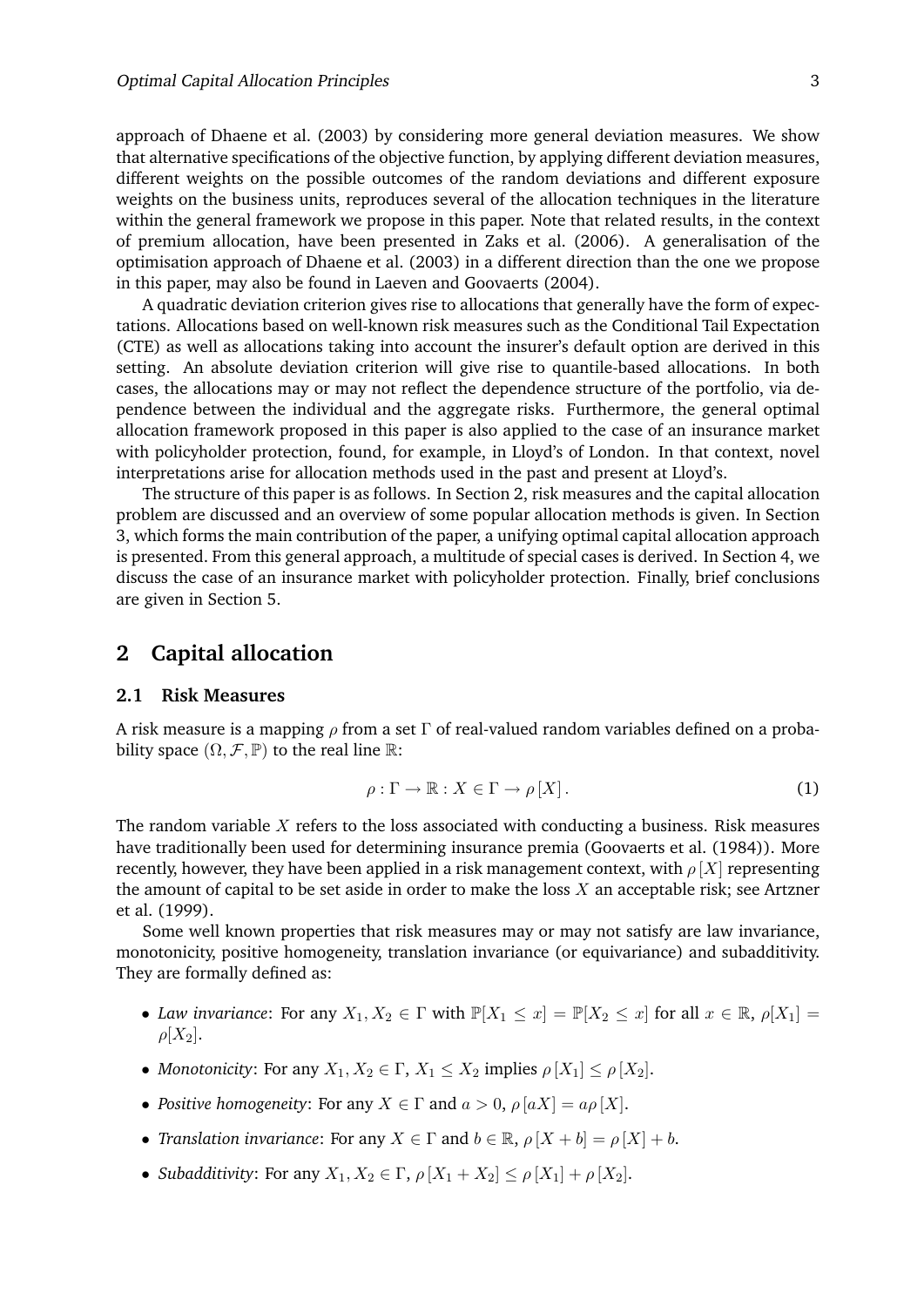Artzner et al. (1999) call any risk measure that satisfies the last four properties a *coherent* risk measure. Föllmer and Schied (2002) and Dhaene et al. (2008) provide weaker sets of properties and discuss the desirability or otherwise of the properties of coherent risk measures.

#### **2.2 The allocation problem**

Consider a portfolio of *n* individual losses  $X_1, X_2, ..., X_n$  materialising at a fixed future date *T*. Assume that  $(X_1, X_2, ..., X_n)$  is a random vector on the probability space  $(\Omega, \mathcal{F}, \mathbb{P})$ . Throughout the paper, we will always assume that any loss  $X_i$  has a finite mean. The distribution function  $\mathbb{P}[X_i \leq x]$  of  $X_i$  will be denoted by  $F_{X_i}(x)$ .

The aggregate loss is defined by the sum

$$
S = \sum_{i=1}^{n} X_i,
$$
 (2)

where this aggregate loss  $S$  can be interpreted as:

- the total loss of a corporate, e.g. an insurance company, with the individual losses corresponding to the losses of the respective business units;
- the loss from an insurance portfolio, with the individual losses being those arising from the different policies;
- the loss suffered by a financial conglomerate, while the different individual losses correspond to the losses suffered by its subsidiaries; or
- the total loss across an insurance/financial market, with the individual losses being the ones from the different companies in this market.

It is the first of these interpretations we will use throughout this article, with the exception of Section 4. Hence S is the aggregate loss faced by an insurance company and  $X_i$  the loss of business unit  $i$ . We assume that the company has already determined the aggregate level of capital and denote this total risk capital by  $K$ . The company now wishes to allocate this exogenously given total risk capital  $K$  across its various business units, that is, to determine non-negative real numbers  $K_1, \ldots, K_n$  satisfying the full allocation requirement:

$$
\sum_{i=1}^{n} K_i = K.
$$
\n(3)

This allocation is in some sense a notional exercise; it does not mean that capital is physically shifted across the various units, as the company's assets and liabilities continue to be pooled. The allocation exercise could be made in order to rank the business units according to levels of profitability. This task is performed by determining at time  $T$ , the respective returns on the respective allocated capital  $[(K_i - X_i) / K_i] - 1, i = 1, \ldots, n$ .

Given that a capital allocation can be carried out in a countless number of ways, additional criteria must be set up in order to determine the most suitable. A reasonable start is to require the allocated capital amounts  $K_i$  to be 'close' to their corresponding losses  $X_i$  in some appropriately defined sense. This underlies the approach proposed in the present paper. Prior to introducing the idea of 'closeness' between individual loss and allocated capital, we revisit some well-known capital allocation methods.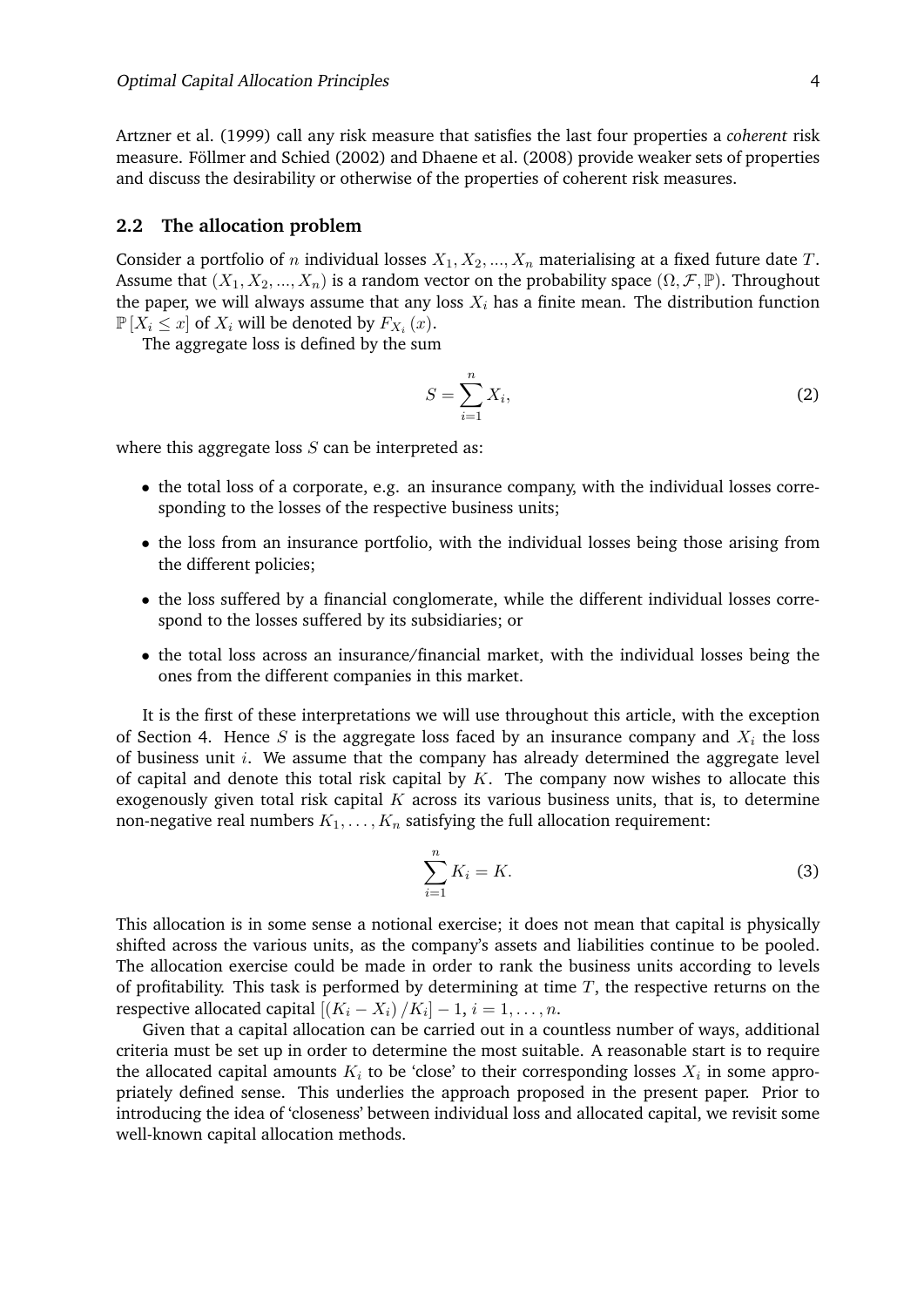#### **2.3 Some known allocation formulas**

For a given probability level  $p \in (0, 1)$ , we denote the Value-at-Risk (VaR) or quantile of the loss random variable  $X$  by  $F_X^{-1}(p)$ . As usual, it is defined by

$$
F_X^{-1}(p) = \inf \{ x \in \mathbb{R} \mid F_X(x) \ge p \}, \qquad p \in [0, 1]. \tag{4}
$$

with inf{ $\emptyset$ } = + $\infty$  by convention. Below we will also need so-called  $\alpha$ -mixed inverse distribution functions, see Dhaene et al. (2002). Therefore, we first define the inverse distribution function  $F_X^{-1+}(p)$  of the random variable X by

$$
F_X^{-1+}(p) = \sup\left\{x \in \mathbb{R} \mid F_X(x) \le p\right\}, \qquad p \in [0, 1],\tag{5}
$$

with sup $\{\emptyset\} = -\infty$ . The  $\alpha$ -mixed inverse distribution function  $F_X^{-1(\alpha)}$  of X is then defined as follows:

$$
F_X^{-1(\alpha)}(p) = \alpha F_X^{-1}(p) + (1 - \alpha)F_X^{-1+}(p), \qquad p \in (0, 1) \alpha \in [0, 1].
$$
 (6)

From this definition, one immediately finds that for any random variable  $X$  and for all  $x$  with  $0 < F_X(x) < 1$ , there exists an  $\alpha_x \in [0,1]$  such that  $F_X^{-1(\alpha_x)}(F_X(x)) = x$ .

#### **2.3.1 The haircut allocation principle**

A straightforward allocation method consists of allocating the capital  $K_i = \gamma F_{X_i}^{-1}(p)$ ,  $i =$  $1, \ldots, n$ , to business unit i, where the factor  $\gamma$  is chosen such that the full allocation requirement (3) is satisfied. This gives rise to the *haircut allocation principle:*

$$
K_i = \frac{K}{\sum_{j=1}^n F_{X_j}^{-1}(p)} F_{X_i}^{-1}(p), \qquad i = 1, \dots, n.
$$
 (7)

For an exogenously given value for  $K$ , this principle leads to an allocation that is not influenced by the dependence structure between the losses  $X_i$  of the different business units. In this sense, one can say that the allocation method is independent of the portfolio context within which the individual losses  $X_i$  are embedded.

It is a common industry practice, driven by banking and insurance regulations to measure stand-alone losses by a VaR, for a given probability level p. Therefore, let us assume that  $K =$  $F_S^{-1}(p)$ . In addition, we assume that in case business unit *i* was a stand-alone unit, then its loss would be measured by  $F_{X_i}^{-1}(p)$ . It is well-known that the quantile risk measure is not always subadditive. Consequently, using the  $p$ -quantile as stand-alone risk measure will not necessarily imply that the subportfolios will benefit from a pooling effect. This means that it may happen that the allocated capitals  $K_i$  exceed the respective stand-alone capitals  $F_{X_i}^{-1}(p).$ 

#### **2.3.2 The quantile allocation principle**

The haircut allocation rule (7) allocates to each business unit i a proportion  $\gamma$  of its p-quantile, with  $\gamma$  chosen such that the full allocation condition is fulfilled. This means that a constant proportional reduction (or increase) is applied on each of the quantiles  $F_{X_i}^{-1}(p)$ . Instead of applying a proportional cut on the monetary amounts  $F_{X_i}^{-1}(p)$ , one could adopt the probability level p equally among all business units and determine an  $\alpha$ –mixed inverse with  $\alpha \in [0, 1]$ , such that the full allocation requirement is again satisfied. This approach gives rise to the *quantile allocation principle* with allocated capital amounts  $K_i$  given by

$$
K_i = F_{X_i}^{-1(\alpha)}(\beta p), \text{ with } \alpha \text{ and } \beta \text{ such that } \sum_{i=1}^n K_i = K. \tag{8}
$$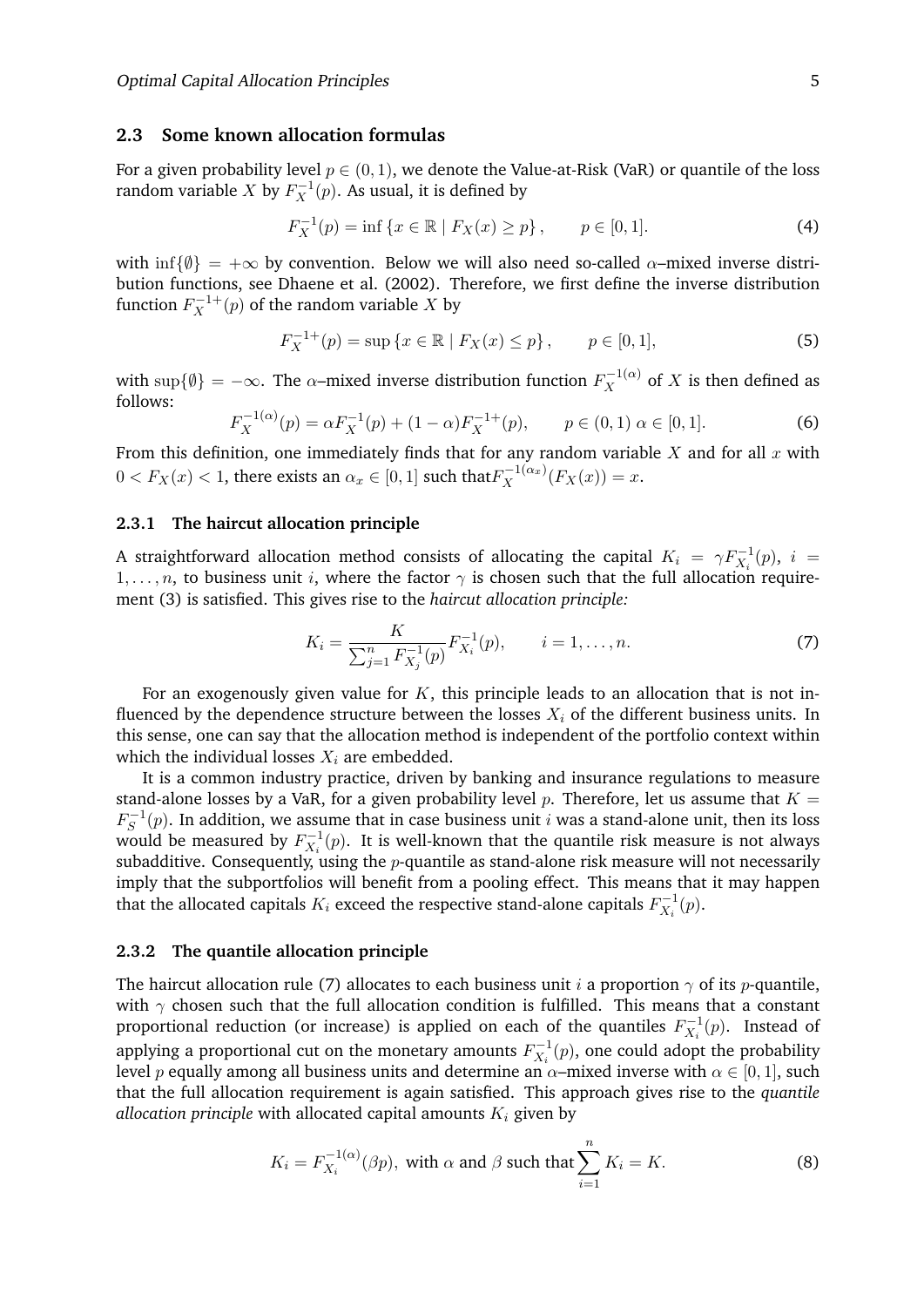Similar to the haircut allocation principle, for a given aggregate capital  $K$ , the allocated capitals  $K_i$  are not influenced by the dependence structure between the different losses  $X_i$ ,  $i=1,\ldots,n$ .

The quantile allocation rule is in compliance with the principle of using equal quantiles to measure the risk associated with the different business units. If it is considered 'consistent' to measure each stand-alone loss  $X_i$  by the corresponding quantile  $F_{X_i}^{-1}(p)$ , then it makes sense to measure each 'pooled' loss by  $F_{X_i}^{-1(\alpha)}$  $\chi_{X_i}^{(-1)}(\beta p)$  where  $\alpha$  and  $\beta$  are chosen such that the full allocation requirement is satisfied. This means that all losses  $X_i$  continue to be evaluated at the same probability level ' $\beta \times p'$  and the benefits from pooling are in some sense 'subdivided neutrally' across the different business units.

The haircut allocation principle (7) will in general not lead to a quantile-based allocation with the same probability level for all business units. Companies and regulators when debating that all risks should be evaluated using the same  $p$ -quantile measure may prefer the quantile allocation principle rather than the haircut principle.

The appropriate levels of  $\alpha$  and  $\beta$  are to be determined as the solutions to

$$
K = \sum_{i=1}^{n} F_{X_i}^{-1(\alpha)}(\beta p),
$$
\n(9)

In order to solve this problem, we need to introduce the concept of a  ${\it common}$   ${\it count}$   $S^c$  defined by

$$
S^c = \sum_{i=1}^n F_{X_i}^{-1}(U),\tag{10}
$$

where  $U$  is a uniform random variable on  $(0, 1)$ . It then holds that

$$
K = F_{S^c}^{-1(\alpha)}(\beta p),\tag{11}
$$

which leads us to

$$
\beta p = F_{S^c}(K). \tag{12}
$$

Furthermore, we have that

$$
K = F_{S^c}^{-1(\alpha)}(F_{S^c}(K)).
$$
\n(13)

Further additional details can be found in Dhaene et al. (2002). The quantile allocation rule in (8) can then be re-expressed as

$$
K_{i} = F_{X_{i}}^{-1(\alpha)}(F_{S^{c}}(K)), \qquad i = 1, ..., n,
$$
 (14)

with  $\alpha$  determined from (13).

In the special case that all distribution functions  $F_{X_i}$  are strictly increasing and continuous, this rule reduces to

$$
K_{i} = F_{X_{i}}^{-1} (F_{S^{c}} (K)), \qquad i = 1, ..., n.
$$
 (15)

This allocation principle was proposed in Dhaene et al. (2003), where it was derived as the solution of an appropriate optimisation problem; See also Section 3.3. Notice that for strictly increasing and continuous distribution functions  $F_{X_i}$ , the quantile allocation principle can be considered as a special case of the haircut allocation principle (7) by choosing  $p = F_{S^c}(K)$ .

#### **2.3.3 The covariance allocation principle**

The *covariance allocation principle* proposed by e.g. Overbeck (2000) is given by

$$
K_i = \frac{K}{\text{Var}[S]}\text{Cov}[X_i, S], \qquad i = 1, \dots, n,
$$
\n(16)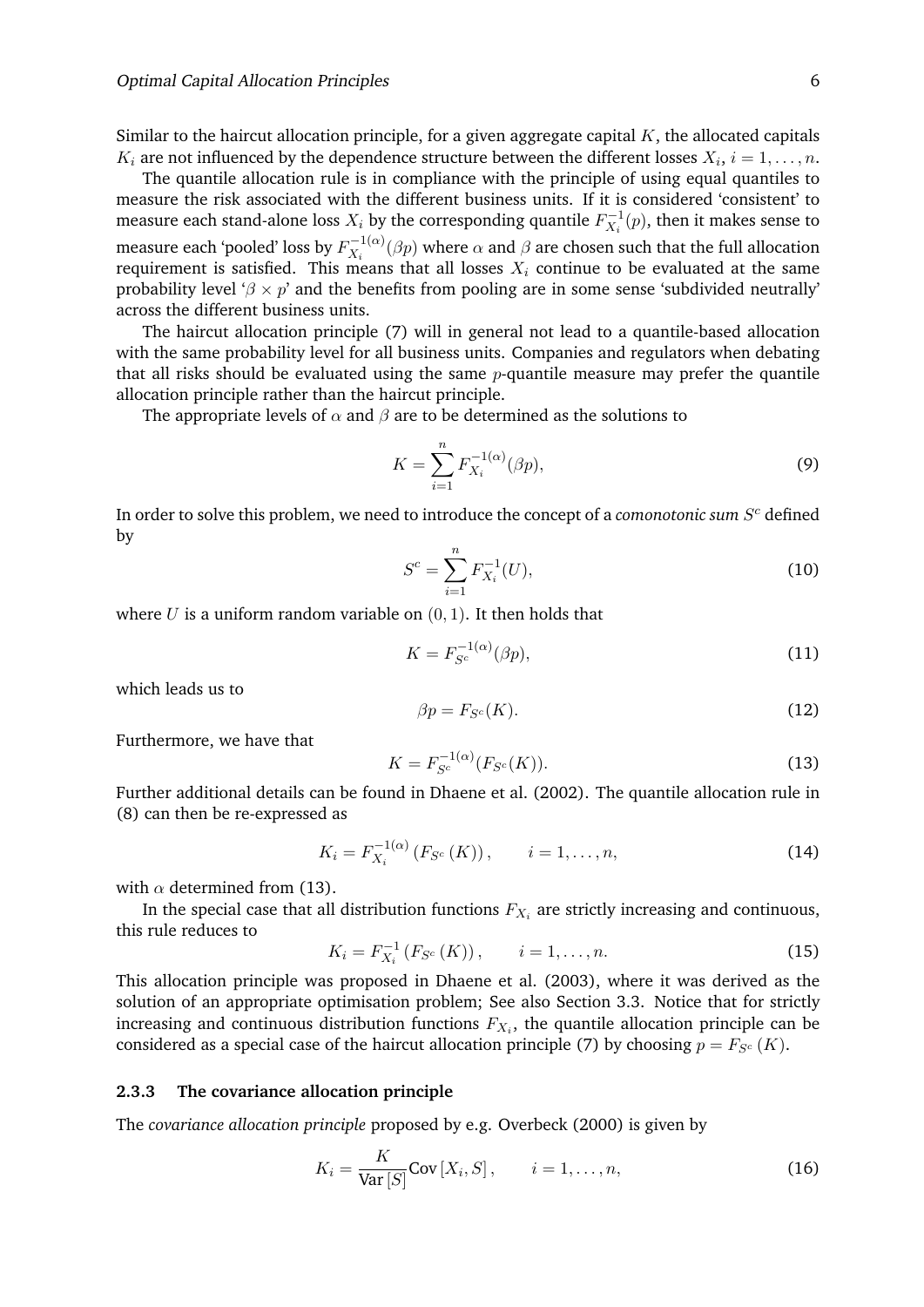where Cov $[X_i,S]$  is the covariance between the individual loss  $X_i$  and the aggregate loss  $S$ and Var $[S]$  is the variance of the aggregate loss  $S$ . Because clearly the sum of these individual covariances is equal to the variance of the aggregate loss, the full allocation requirement is automatically satisfied in this case.

The covariance allocation rule, unlike the haircut and the quantile allocation principles, explicitly takes into account the dependence structure of the random losses  $(X_1, X_2, ..., X_n)$ . Business units with a loss that is more correlated with the aggregate portfolio loss S are penalised by requiring them to hold a larger amount of capital than those which are less correlated.

#### **2.3.4 The CTE allocation principle**

For a given probability level  $p \in (0, 1)$ , the Conditional Tail Expectation (CTE) of the aggregate loss S is defined as

$$
CTE_p[S] = \mathbb{E}\left[S \mid S > F_S^{-1}(p)\right].\tag{17}
$$

At a fixed level p, it gives the average of the top  $(1 - p)$ % losses. In general, the CTE as a risk measure does not necessarily satisfy the subadditivity property. However, it is known to be a coherent risk measure in case we restrict to random variables with continuous distribution function. See Acerbi and Tasche (2002) and Remark 4.2.3. in Dhaene et al. (2006).

The *CTE allocation principle*, for some fixed probability level  $p \in (0, 1)$ , has the form

$$
K_i = \frac{K}{\text{CTE}_p[S]} \mathbb{E}\left[X_i \left| S > F_S^{-1}(p)\right.\right], \qquad i = 1, \dots, n \tag{18}
$$

In the particular case that  $K = CTE_p[S]$ , formula (18) reduces to the allocation suggested by Overbeck (2000) and Denault (2001).

The CTE allocation rule explicitly takes into account the dependence structure of the random losses  $(X_1, X_2, ..., X_n)$ . Imterpreting the event ' $S > F_S^{-1}(p)$ ' as 'the aggregate portfolio loss  $S$  is large', we see from (18) that business units with larger conditional expected loss, given that the aggregate loss  $S$  is large, will be penalised with a larger amount of capital required than those with lesser conditional expected loss.

#### **2.3.5 Proportional allocations**

The capital allocation methods we have discussed so far are special cases of a more general class. Each member of this class is obtained by first choosing a risk measure  $\rho$  and then attributing the capital  $K_i = \alpha \rho [X_i]$  to each business unit  $i, i = 1, \ldots, n$ . The factor  $\alpha$  is chosen such that the full allocation requirement (3) is satisfied. This gives rise to the *proportional allocation principle*:

$$
K_i = \frac{K}{\sum_{j=1}^n \rho[X_j]} \rho[X_i], \qquad i = 1, \dots, n.
$$
 (19)

Clearly, all allocation principles discussed in the previous subsections follow from (19) by choosing the appropriate risk measure  $\rho$ :

$$
\text{Haircuit allocation:} \qquad \rho[X_i] = F_{X_i}^{-1}(p), \tag{20}
$$

Quantile allocation: 
$$
\rho[X_i] = F_{X_i}^{-1}(F_{S^c}(K))
$$
 with  $\alpha$  from (13), (21)

Covariance allocation:  $] = Cov[X_i, S],$  and (22)

$$
\text{CTE allocation:} \qquad \rho[X_i] = \mathbb{E}\left[X_i \left| S > F_S^{-1}(p)\right.\right]. \tag{23}
$$

Note that if  $\rho$  is law invariant, the proportional allocation derived from  $\rho$  is not influenced by the dependence structure between the losses  $X_i$  of the different business units.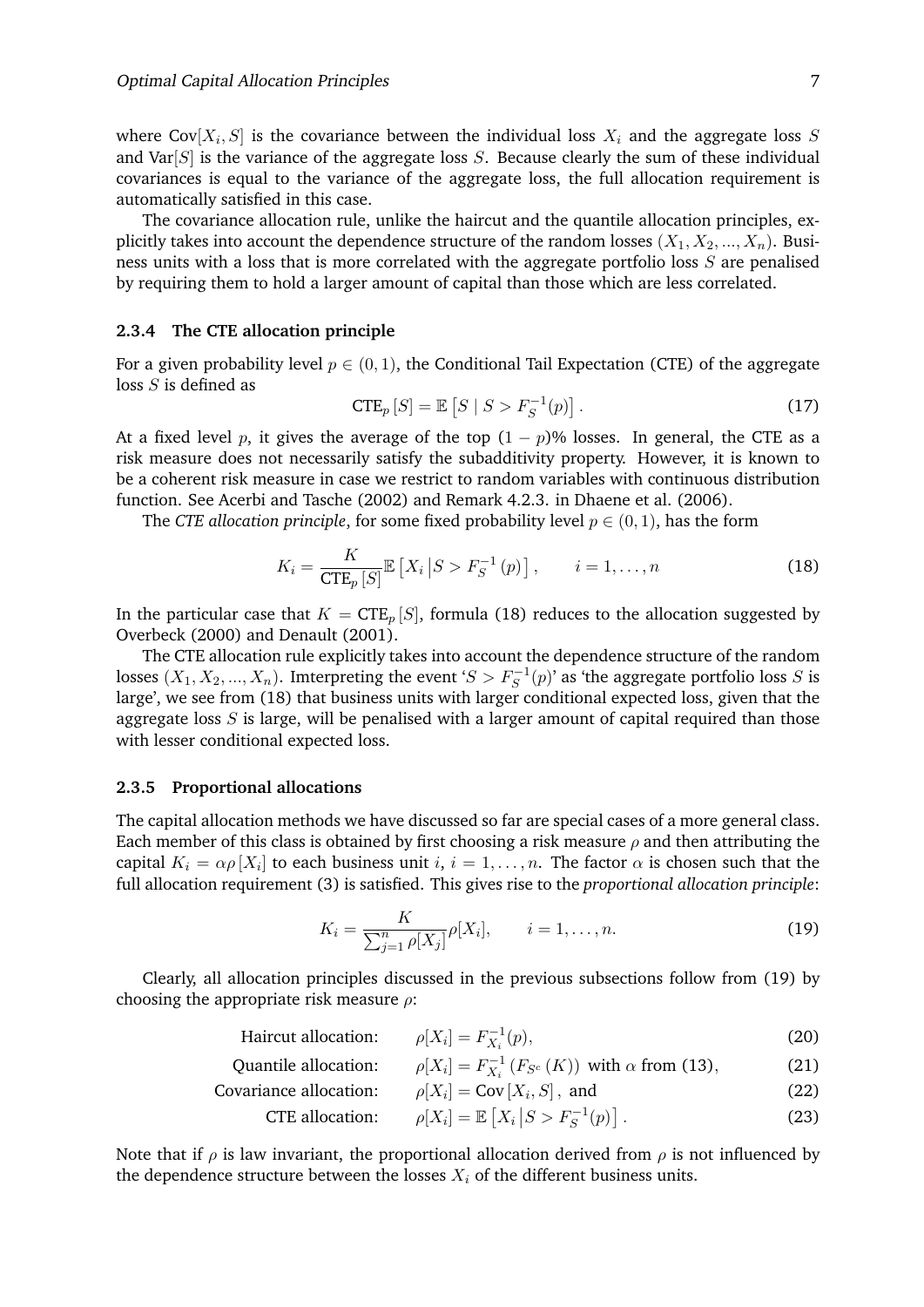Let us assume that stand-alone losses are measured by a risk measure  $\rho$ . This means that  $K = \rho[S]$  and also that the risk of business unit *i*, considered as a stand-alone unit, is measured by  $\rho[X_i]$ . From (19) one finds that in case of a proportional allocation, each business unit benefits from a pooling effect in the sense that  $K_i \leq \rho[X_i]$  if and only if

$$
K = \rho[S] \le \sum_{j=1}^{n} \rho[X_j].
$$
 (24)

This condition is fulfilled for subadditive risk measures  $\rho$ . As we have observed before, the haircut allocation method, which chooses a VaR as a stand-alone risk measure, may lead to a positive or a negative pooling effect. On the other hand, choosing Tail Value-at-Risk (TVaR) as stand-alone risk measure such as in the CTE allocation method, will lead to  $K_i \leq \rho[X_i].$ 

#### **2.3.6 Location-scale families of distributions**

This section investigates the relationship that exists between the different allocation rules presented above, in case the losses  $X_i$  belong to the same location-scale family of distributions. Herewith, we assume that there exists a random variable  $Z$  with a zero mean and constants  $a_i > 0$  and  $b_i$  such that

$$
X_i \stackrel{d}{=} a_i Z + b_i, \qquad i = 1, \dots, n,
$$
\n<sup>(25)</sup>

where  $\frac{d}{dx}$  stands for 'equality in distribution'. We further assume that  $F_Z$  is strictly increasing and continuous on R.

Let us first consider the general proportional allocation principle (19) where  $\rho$  is assumed to be law invariant, translation invariant and positive homogeneous. In this case, all  $\rho[X_i]$  can be expressed as

$$
\rho[X_i] = F_{X_i}^{-1}(p), \qquad i = 1, \dots, n,
$$
\n(26)

for some fixed probability level  $p \in (0, 1)$ , see e.g. Dhaene et al. (2009). This means that under the stated conditions, the proportional allocation principle (19) reduces to the haircut allocation principle (7).

Next we consider the CTE allocation principle (18) with  $K = CTE_p[S]$  and where the vector of business losses  $(X_1, X_2, ..., X_n)$  is multivariate elliptically distributed with  $\mathbb{E}[X_i] = 0, i =$  $1, \ldots, n$ . The assumption that all  $X_i$  have a zero mean may be relevant for practical situations where a provision equal to the expected value of the aggregate loss is set aside, and in addition capital is used as a buffer to protect against the 'uncertainty of the aggregate loss around its mean'. In this case, each  $X_i$  has to be interpreted as the loss of business unit i minus its expectation.

From Landsman and Valdez (2003), we find that in this case the allocated capitals  $K_i$  are given by

$$
K_i = \mathbb{E}\left[X_i \left| S > F_S^{-1}(p)\right.\right] = \frac{\text{CTE}_p[S]}{\text{Var}[S]}\text{Cov}[X_i, S], \qquad i = 1, \dots, n. \tag{27}
$$

Hence, we can conclude that when  $(X_1, X_2, ..., X_n)$  is multivariate elliptically distributed with zero means and in addition  $K = CTE_p[S]$ , the CTE allocation principle (18) coincides with the covariance allocation principle (16).

#### **2.3.7 Allocation and the default option**

A somewhat different class of approaches, based on the arguments of Myers and Read Jr. (2001), produces a capital allocation procedure by considering the value of the insurer's default option. Since the shareholders of the company have limited liability, in the event of default, i.e. when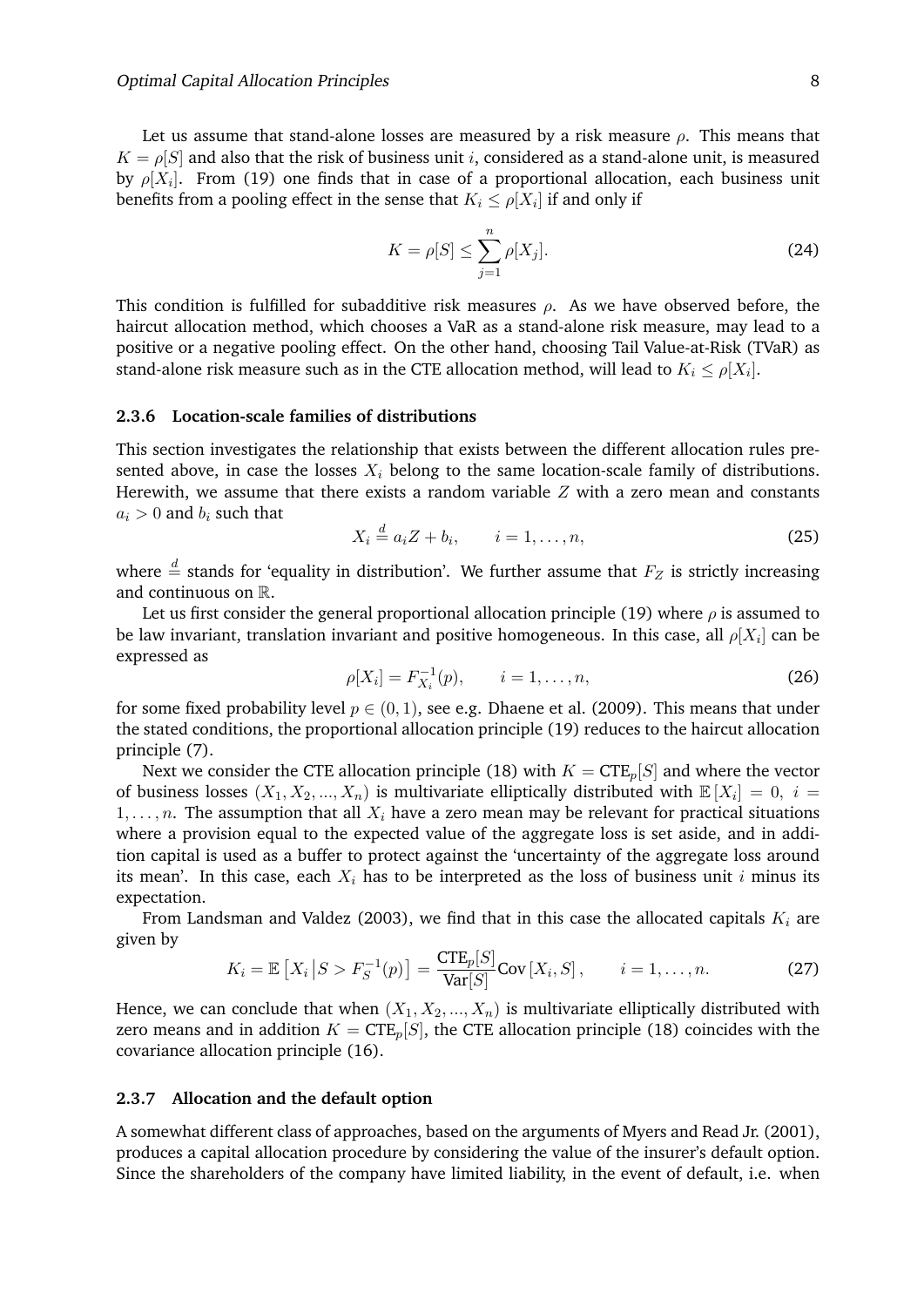$S > K$ , they are not, in principle, obligated to pay the excess loss  $S - K$ . Therefore, the protection that the collective of policyholders purchases is  $min(S, K)$ , which can be written as

$$
S - (S - K)_+.\tag{28}
$$

The quantity (S−K)<sup>+</sup> is called the *policyholder deficit* or alternatively the *insurer's default option*.

Myers and Read Jr. (2001) assume that markets are complete and that a proportional increase in the exposure to a particular line of business produces a proportional increase in its allocated capital. They subsequently allocate the value of the default option via the marginal contributions of each line of business to that value.

It can be shown that the Myers-Read allocation is given by the general formula (which does not appear in their paper in this form),

$$
\mathbb{E}[(S-K)_+] = \sum_{j=1}^{n} \mathbb{E}[(X_j - K_j) \mathbb{I}(S > K)],
$$
\n(29)

where  $\mathbb{I}(A)$  is the indicator function of event A and expectations may be taken under a risk neutral measure.

It is worth noting that (29) is not a capital allocation formula in itself, as the  $K_1 \ldots, K_n$  are considered as given and only the default option value is allocated. Capital allocation methods that consider the value of the default options have been derived by e.g. Sherris (2006).

## **3 Optimal capital allocations**

#### **3.1 General setting**

The allocation of the exogenously given aggregate capital K to n parts  $K_1, \ldots, K_n$ , corresponding to the different subportfolios or business units, can be carried out in an infinite number of ways, some of which were illustrated in the previous section. At first glance, there seems to be a lack of a clear motivation for preferring to choose one method over another, although it appears obvious that different capital allocations must in some sense correspond to different questions that can be asked within the context of risk management. Hereafter we systematise capital allocation methods by viewing them as solutions to a particular decision problem. For that we need to formulate a decision criterion, such as:

*Capital should be allocated such that for each business unit the allocated capital and the loss are sufficiently close to each other.*

In order to cast this statement in a more formal setting, consider the aggregate portfolio loss  $S = X_1 + \cdots + X_n$  with aggregate capital K. Once the aggregate capital is allocated, the difference between aggregate loss and aggregate capital can be expressed as

$$
S - K = \sum_{j=1}^{n} (X_j - K_j),
$$
\n(30)

where the quantity  $(X_j - K_j)$  expresses the loss minus the allocated capital for subportfolio j. Important to notice is that in this setting, the subportfolios are cross-subsidising each other, in the sense that the occurence of the event ' $X_k > K_k$ ' does not necessarily lead to 'ruin'; such unfavorable performance of subportfolio  $k$  may be compensated by a favorable outcome for one or more values  $(X_l - K_l)$  of the other subportfolios. A different setting will be considered in section 4.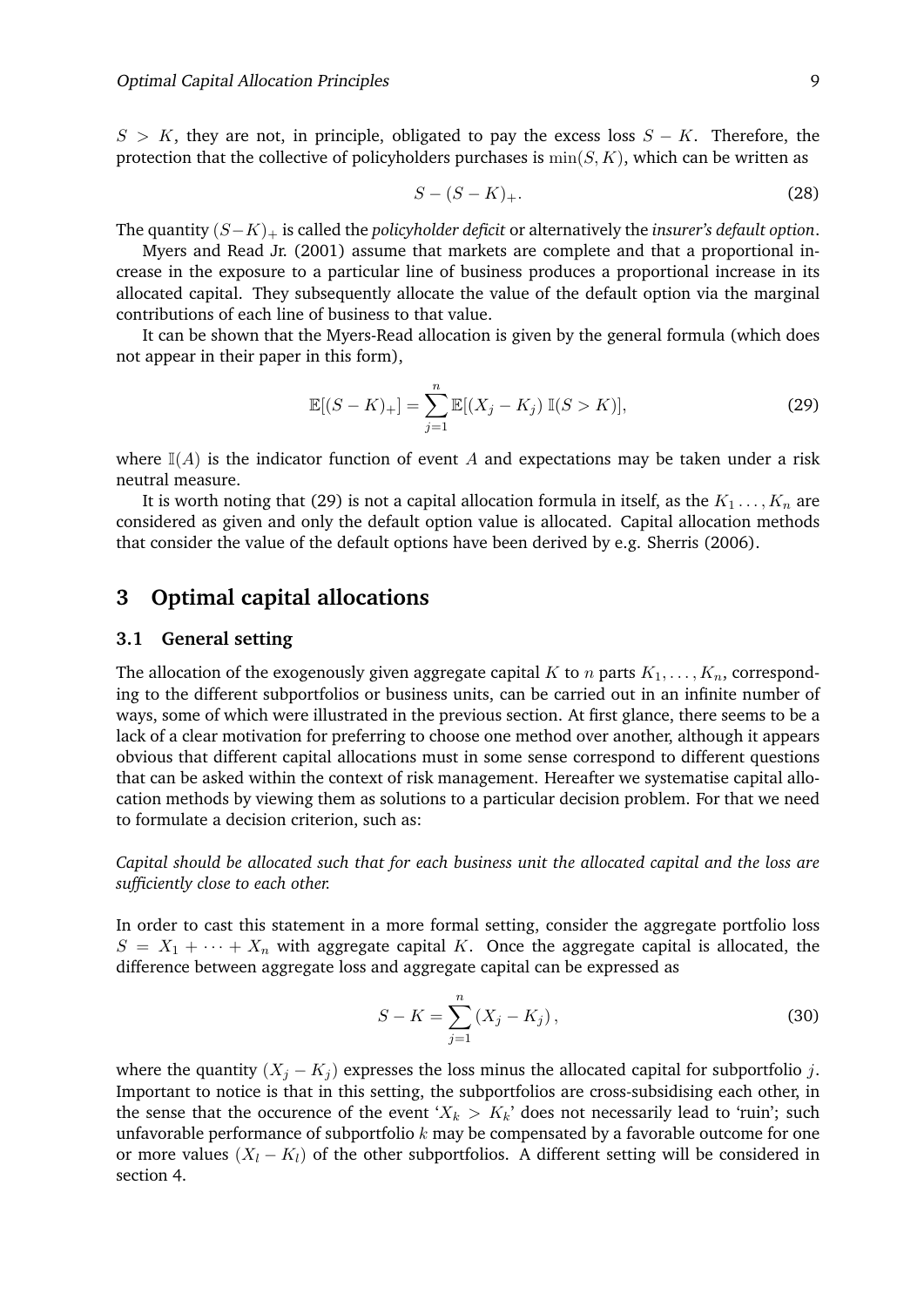We propose to determine the appropriate allocation by the following optimisation problem:

**Optimal capital allocation problem:** *Given the aggregate capital* K > 0*, determine the allocated*  $capitals\; K_i,\; i=1,\ldots,n,$  from the following optimisation problem:

$$
\min_{K_1,\dots,K_n} \sum_{j=1}^n v_j \mathbb{E}\left[\zeta_j \ D\left(\frac{X_j - K_j}{v_j}\right)\right], \ such \ that \sum_{j=1}^n K_j = K,\tag{31}
$$

where the  $v_j$  are non-negative real numbers such that  $\sum_{j=1}^n v_j = 1$ , the  $\zeta_j$  are non-negative random *variables such that*  $\mathbb{E}[\zeta_j] = 1$  *and D is a non-negative function.* 

Before solving the general optimal capital allocation problem (31), we first elaborate on its various elements.

- $D\left(\frac{X_j-K_j}{v}\right)$  $\left(\frac{-K_j}{v_j}\right)$  : For simplicity, we first assume that  $v_j\ =\ 1$  and also that  $\zeta_j\ \equiv\ 1.$  The terms  $D(X_i - K_j)$  quantify the deviations of the outcomes of the losses  $X_i$  from their allocated capital  $K_j$ . Minimising the sum of the expectations of these quantities essentially reflects the requirement that the allocated capitals should be 'as close as possible' to the losses they are allocated to.
- $\zeta_i$ : The deviations of the losses  $X_i$  from their respective allocated capital levels  $K_i$  are measured by the terms  $\mathbb{E}[\zeta_j D(X_j - K_j)]$ . These expectations involve non-negative random variables  $\zeta_j$  with  $\mathbb{E}[\zeta_j] = 1$  that are used as weight factors to the different possible outcomes of  $D(X_i - K_i)$ .

One possible choice for the  $\zeta_i$  could be  $\zeta_i = h(X_i)$  for some non-negative and nondecreasing function  $h$ . In this case, the heaviest weights are attached to deviations that correspond to states-of-the-world leading to the largest outcomes of  $X_j$ . We will call allocations based on such a choice for the  $\zeta_i$  *business unit driven allocations.* 

Another choice is to let  $\zeta_i = h(S)$  for some non-negative and non-decreasing function h, such that the outcomes of the deviations are weighted with respect to the aggregate portfolio performance. In this case, heavier weights are attached to deviations that correspond to states-of-the-world leading to larger outcomes of S. Allocations based on such a choice for the random variables  $\zeta_i$  will be called *aggregate portfolio driven allocations*.

A yet different approach is to let  $\zeta_j = \zeta_M$  for all j, where  $\zeta_M$  can be interpreted as the loss on a reference (or market) portfolio. In this case, the weighting is market driven and the corresponding allocation is said to be a *market driven allocation*.

 $v_i$ : The non-negative real number  $v_i$  is a measure of exposure or business volume of the jth unit, such as revenue, insurance premium, etc. These scalar quantities are chosen such that they sum to 1. Their inclusion in the expression  $D\left(\frac{X_j-K_j}{n}\right)$  $\left(\frac{e^{-K_j}}{v_j}\right)$  normalises the deviations of loss from allocated capital across business units to make them relatively more comparable. At the same time, the  $v_j$ 's are used as weights attached to the different values of  $\mathbb{E} \left[ \zeta_j D \left( \frac{X_j - K_j}{v_i} \right) \right]$  $\left\{\frac{-K_j}{v_j}\right\}\Big]$  in the minimisation problem (31), in order to reflect the relative importance of the different business units.

In summary, we propose in  $(31)$  to fully allocate the aggregate capital K to the different business units such that the exposure-weighted sum of the expectations of the weighted and normalised deviations of the losses  $X_j$  from their respective allocated capitals  $K_j$ , is minimised.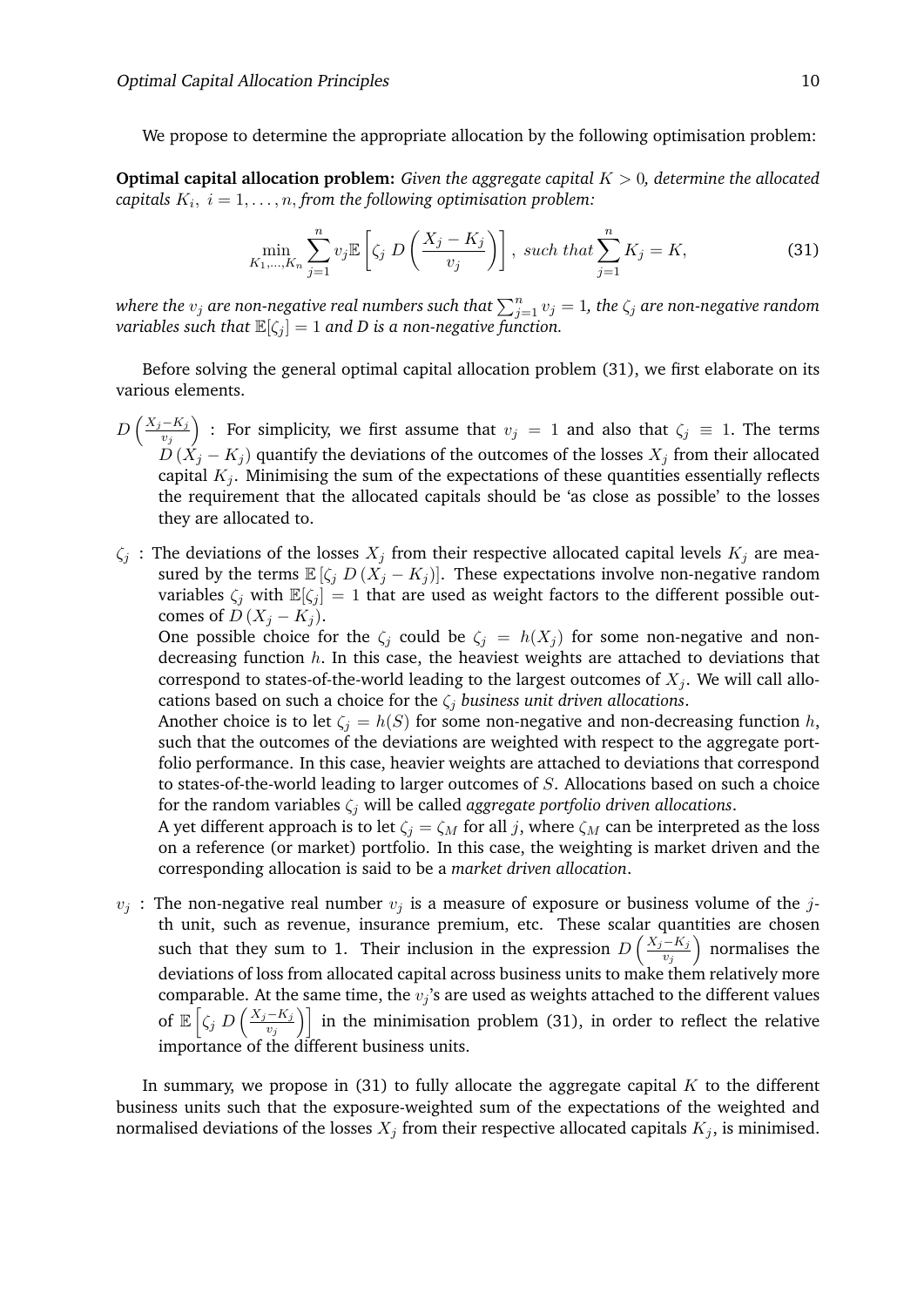#### **3.2 The quadratic optimisation criterion**

#### **3.2.1 General solution of the quadratic allocation problem**

In this subsection we discuss optimal allocation under a quadratic criterion, that is, by letting

$$
D(x) = x^2. \tag{32}
$$

In this case, the optimal allocation problem (31) reduces to

$$
\min_{K_1, ..., K_n} \sum_{j=1}^n \mathbb{E}\left[\zeta_j \frac{(X_j - K_j)^2}{v_j}\right], \text{ such that } \sum_{j=1}^n K_j = K. \tag{33}
$$

The solution to this minimisation problem is given in the following theorem.

**Theorem 1** *The optimal allocation problem (33) has the following unique solution:*

$$
K_i = \mathbb{E}[\zeta_i X_i] + v_i \left( K - \sum_{j=1}^n \mathbb{E}[\zeta_j X_j] \right), \qquad i = 1, \dots, n.
$$
 (34)

**Proof.** Problem (33) can be solved via a Lagrange optimisation. However, we will give a simple geometric proof, based on an argument given in Zaks et al. (2006) who considered the minimisation problem (33) in the special case that all  $\zeta_i \equiv 1$ .

Taking into account the relations

$$
\mathbb{E}\left[\zeta_j\left(X_j-K_j\right)^2\right]=(\mathbb{E}\left[\zeta_jX_j\right]-K_j)^2+\mathbb{E}\left[\zeta_jX_j^2\right]-\left(\mathbb{E}\left[\zeta_jX_j\right]\right)^2,\qquad j=1,\ldots,n,
$$

we have that the solution of the minimisation problem (33) is identical to the solution of the following minimisation problem:

$$
\min_{K_1, ..., K_n} \sum_{j=1}^n \frac{\left(\mathbb{E}\left[\zeta_j X_j\right] - K_j\right)^2}{v_j}, \text{ such that } \sum_{j=1}^n K_j = K. \tag{35}
$$

Clearly, eliminating the term  $\sum_{j=1}^n \left(\mathbb{E}\left[\zeta_jX^2_j\right]-(\mathbb{E}\left[\zeta_jX_j\right])^2\right)$  does not change the optimal allocation.

By introducing the notation

$$
x_j = \frac{K_j - \mathbb{E}\left[\zeta_j X_j\right]}{\sqrt{v_j}} \qquad j = 1, \dots, n,\tag{36}
$$

we can transform (35) into

$$
\min_{x_1, ..., x_n} \sum_{j=1}^n x_j^2, \text{ such that } \sum_{j=1}^n \sqrt{v_j} x_j = \left( K - \sum_{j=1}^n \mathbb{E}[\zeta_j X_j] \right). \tag{37}
$$

Let us now interpret the set

$$
\left\{ (x_1, x_2, \dots, x_n) \in \mathbb{R}^n \mid \sum_{j=1}^n \sqrt{v_j} x_j = \left( K - \sum_{j=1}^n \mathbb{E}[\zeta_j X_j] \right) \right\}
$$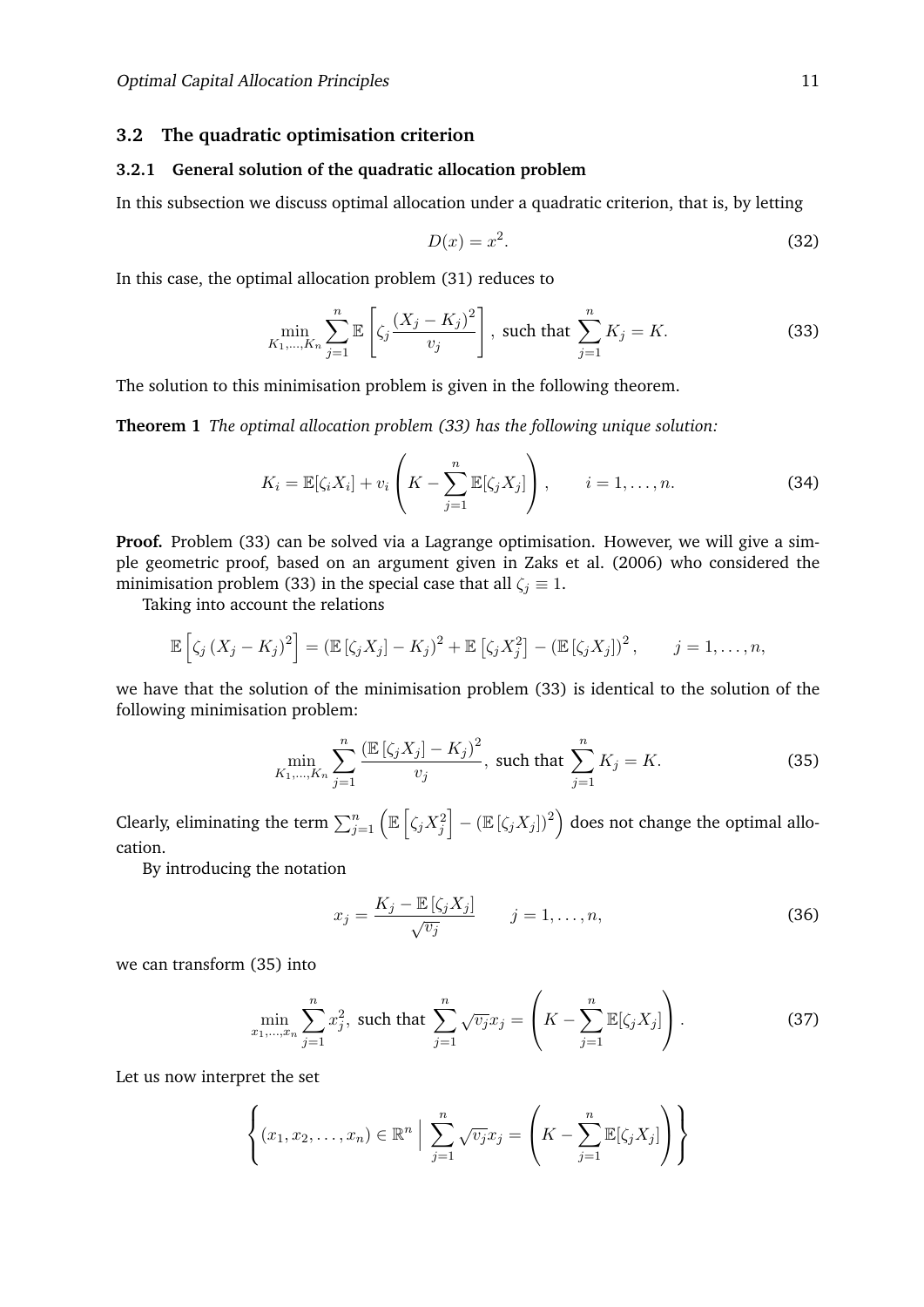as a hyperplane in  $\mathbb{R}^n$ . The solution of (37) can then be interpreted as the point  $(x_1, x_2, \ldots, x_n)$ on the hyperplane  $\sum_{j=1}^n\sqrt{v_j}x_j=\left(K-\sum_{j=1}^n\mathbb{E}[\zeta_jX_j]\right)$  that is closest to the origin  $(0,0,\ldots,0).$ Hence,

$$
x_i = \sqrt{v_i} \left( K - \sum_{j=1}^n \mathbb{E}[\zeta_j X_j] \right), \qquad i = 1, \dots, n.
$$

Translating this result in terms of the  $K_i$  via (36) immediately leads to (34).  $\blacksquare$ 

The capital  $K_i$  given by (34) equals the weighted expected loss of  $X_i$ , in addition to a term proportional to the volume of the unit. This second term is a redistribution of the difference between the amount of aggregate capital  $K$  held and  $\sum_{j=1}^n \mathbb{E}[\zeta_j X]$ . This redistribution is assigned using weights  $v_i$  based on the 'volume' or on some other measure of the 'riskiness' of the corresponding business units.

In the particular case that the volume weights are given by

$$
v_i = \frac{\mathbb{E}[\zeta_i X_i]}{\sum_{j=1}^n \mathbb{E}[\zeta_j X_j]},
$$
\n(38)

it immediately follows that (34) reduces to

$$
K_i = \frac{K}{\sum_{j=1}^n \mathbb{E}[\zeta_j X_j]} \mathbb{E}[\zeta_i X_i], \qquad i = 1, \dots, n.
$$
 (39)

This allocation rule can be seen as a special case of the proportional allocation rule (19), by choosing

$$
\rho[X_i] = \mathbb{E}[\zeta_i X_i], \qquad i = 1, \dots, n. \tag{40}
$$

Notice that (39) can be rearranged as

$$
\frac{K_i - \mathbb{E}[\zeta_i X_i]}{\mathbb{E}[\zeta_i X_i]} = \frac{K - \sum_{j=1}^n \mathbb{E}[\zeta_j X_j]}{\sum_{j=1}^n \mathbb{E}[\zeta_j X_j]}, \qquad i = 1, \dots, n.
$$
\n(41)

In the special case that the aggregate capital  $K$  is given by  $K = \sum_{j=1}^n \mathbb{E}[\zeta_j X_j]$ , the allocation rule (34) reduces to

$$
K_i = \mathbb{E}[\zeta_i X_i], \qquad i = 1, \dots, n. \tag{42}
$$

This class of allocations is investigated in Furman and Zitikis (2008b) who call the members of this class *weighted risk capital allocations*.

#### **3.2.2 Business unit driven allocations**

In this subsection we consider the case where the weighting random variables  $\zeta_i$ 's in the quadratic allocation problem (33) are given by

$$
\zeta_i = h_i(X_i),\tag{43}
$$

with  $h_i$  being a non-negative and non-decreasing function such that  $\mathbb{E}[h_i(X_i)] = 1$ , for  $i =$  $1, \ldots, n$ . Hence, for each business unit i, the states-of-the-world to which we want to assign the heaviest weights are those under which the business unit performs the worst. As earlier pointed out, we call allocations based on (43) *business unit driven allocations*. In this case, the allocation rule (34) can be rewritten as

$$
K_i = \mathbb{E}[X_i h_i(X_i)] + v_i \left( K - \sum_{j=1}^n \mathbb{E}[X_j h_i(X_j)] \right), \qquad i = 1, ..., n.
$$
 (44)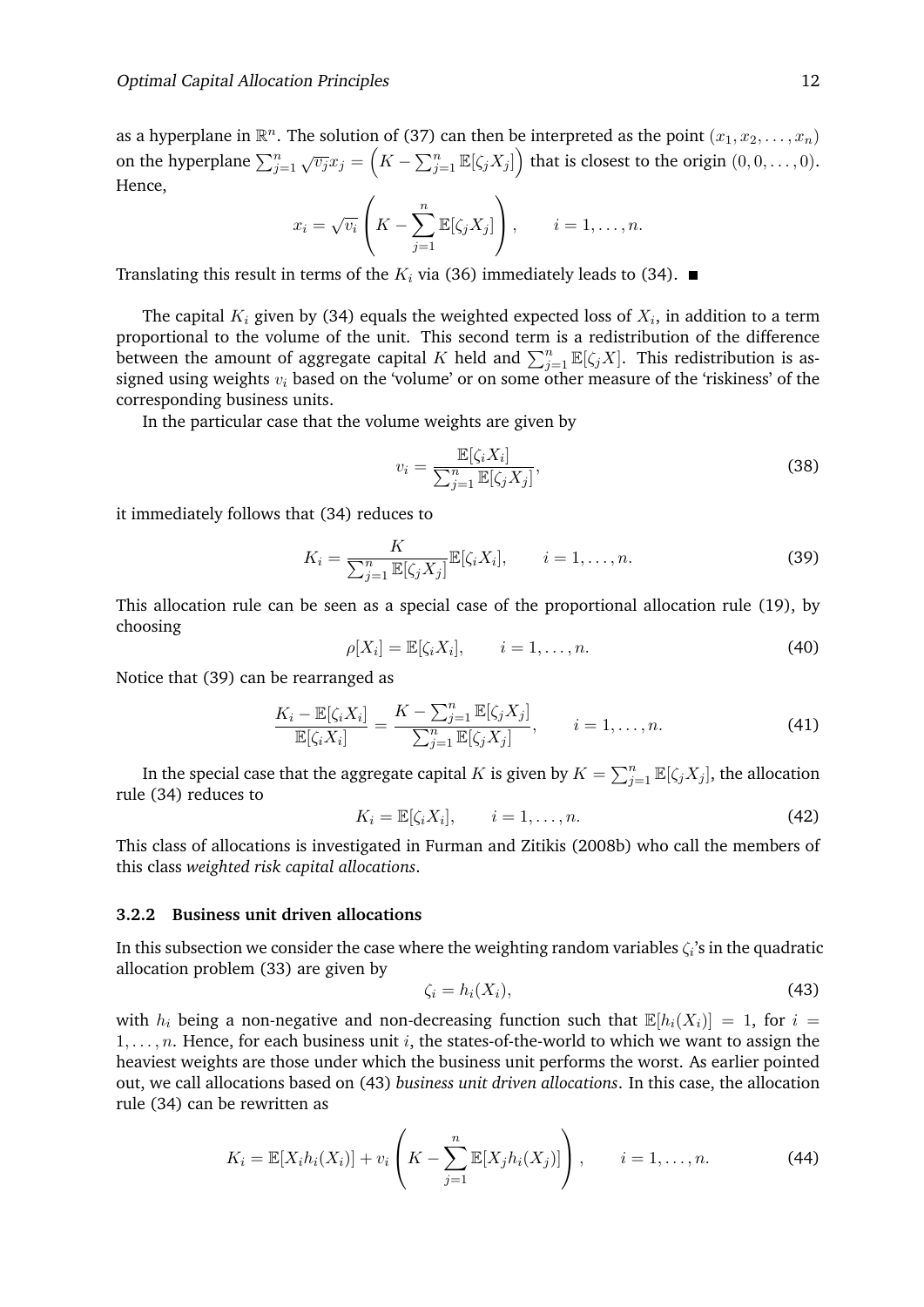For an exogeneously given value of K, the allocations  $K_i$  are not influenced by the mutual dependence structure between the losses  $X_i$  of the different business units. In this sense, one can say that the allocation principle (44) is independent of the portfolio context within which the  $X_i$ 's are embedded, and hence, is indeed business unit driven. Such allocations might be a useful instrument for determining the performance bonuses of the business unit managers, in case one assumes that each manager should be rewarded for the performance of his own business unit, but not extra rewarded (or penalised) for the interrelationship that exists between the performance of his business unit and that of the other units of the company.

The law invariant risk measure  $E[X_i h_i(X_i)]$  assigns to any loss  $X_i$  the expected value of the weighted outcomes of this loss, where higher weights correspond to larger outcomes of the loss, that is, to more adverse scenarios. Risk measures and premium principles of this general type have been proposed and investigated in Heilmann (1989), Tsanakas (2007) and Furman and Zitikis (2008a).

A particular choice of the random variables  $h_i(X_i)$  considered in (44) is given by

$$
h_i(X_i) = \frac{\mathbb{I}\left(X_i > F_{X_i}^{-1}(p)\right)}{1 - F_{X_i}\left(F_{X_i}^{-1}(p)\right)}, \qquad i = 1, \dots, n,
$$
\n(45)

for some  $p \in (0, 1)$ . In this case, we find that  $\mathbb{E}[X_i h_i(X_i)]$  transforms into

$$
\mathbb{E}[X_i h_i(X_i)] = \text{CTE}_p [X_i], \qquad i = 1, \dots, n. \tag{46}
$$

More generally, consider the random variables  $h_i(X_i)$  defined by

$$
h_i(X_i) = g'\left(\overline{F}_{X_i}(X_i)\right), \qquad i = 1, \ldots, n,
$$
\n
$$
(47)
$$

with  $g:[0,1]\to [0,1]$  an increasing and concave function with derivative  $g'$  if it exists, and  $\overline{F}_X$ the decumulative function of  $X$ . We then find that

$$
\mathbb{E}[X_i h_i(X_i)] = \mathbb{E}[X_i g'(\overline{F}_{X_i}(X_i))], \qquad i = 1, \ldots, n,
$$
\n(48)

and  $\mathbb{E}[X_i h_i(X_i)]$  is a concave distortion risk measure, also called spectral risk measure. See Wang (1996), Acerbi (2002), or Dhaene et al. (2006).

Other examples of risk measures of the form  $\mathbb{E}[X_i h_i(X_i)]$  are the standard deviation principle, the Esscher principle and the exponential principle. These are summarised in Table 1.

Defining the volumes  $v_i$  by

$$
v_i = \frac{\mathbb{E}[X_i h_i(X_i)]}{\sum_{j=1}^n \mathbb{E}[X_j h_j(X_j)]}, \qquad i = 1, ..., n,
$$
 (49)

we find that the allocation principle (44) reduces to

$$
K_{i} = \frac{K}{\sum_{j=1}^{n} \mathbb{E}[X_{j}h_{j}(X_{j})]} \mathbb{E}[X_{i}h_{i}(X_{i})], \qquad i = 1, ..., n,
$$
\n(50)

which is a special case of the proportional allocation principles discussed in Section 2.3.5.

#### **3.2.3 Aggregate portfolio driven allocations**

Let us now consider the case where

$$
\zeta_i = h(S), \qquad i = 1, \dots, n,\tag{51}
$$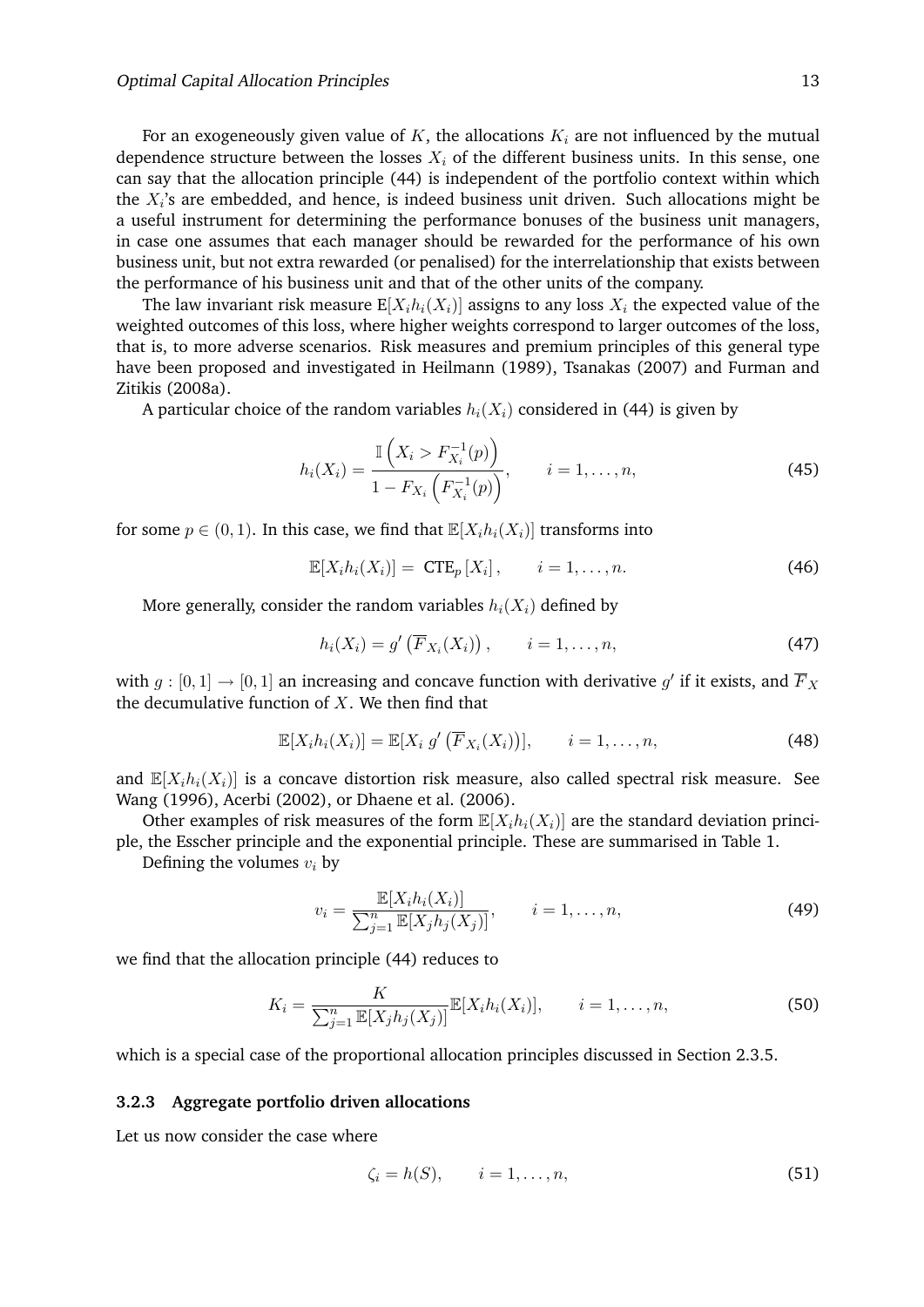| Table 1: Business unit driven risk measures           |                                                                                    |                                                                     |  |
|-------------------------------------------------------|------------------------------------------------------------------------------------|---------------------------------------------------------------------|--|
| Risk measure                                          | $h_i(X_i)$                                                                         | $\mathbb{E}[X_i h_i(X_i)]$                                          |  |
| Standard deviation principle<br>Bühlmann (1970)       | $1 + a \frac{X_i - \overline{\mathbb{E}[X_i]} }{\sigma_{X_i}}, a \ge 0$            | $\mathbb{E}[X_i] + a\sigma_{X_i}$                                   |  |
| Conditional tail expectation<br>Overbeck (2000)       | $\frac{1}{1-p} \mathbb{I}\left(X_i > F_{X_i}^{-1}(p)\right), p \in (0,1)$          | $CTE_p[X_i]$                                                        |  |
| Distortion risk measure<br>Wang (1996), Acerbi (2002) | $g'\left(\overline{F}_{X_i}(X_i)\right), g:[0,1]\mapsto [0,1],$<br>q' > 0, q'' < 0 | $\mathbb{E}\left[X_i g'\left(\overline{F}_{X_i}(X_i)\right)\right]$ |  |
| Exponential principle<br>Gerber (1974)                | $\int_0^1 \frac{e^{\gamma a X_i}}{\mathbb{E}[e^{\gamma a X_i}]} d\gamma, \ a > 0$  | $\frac{1}{a} \ln \mathbb{E} \left[ e^{a X_i} \right]$               |  |
| Esscher principle<br>Gerber (1981)                    | $\frac{e^{aX_i}}{\mathbb{E}[e^{aX_i}]}, a>0$                                       | $\mathbb{E}[X_i e^{a X_i}]$<br>$\mathbb{E}[e^{aX_i}]$               |  |

with h being a non-negative and non-decreasing function such that  $\mathbb{E}[h(S)] = 1$ . In this case, the states-of-the-world to which we assign the heaviest weights are those under which the aggregate portfolio performs worst. Therefore, we call such allocations *aggregate portfolio driven allocations*. The allocation rule (34) can now be rewritten as

$$
K_i = \mathbb{E}[X_i h(S)] + v_i (K - \mathbb{E}[Sh(S)]), \qquad i = 1, ..., n.
$$
 (52)

Hence, the capital  $K_i$  allocated to unit i is determined using a weighted expectation of the loss  $X_i$ , with higher weights attached to states-of-the-world that involve a large aggregate loss  $S.$ Notice that the allocation principle (52) can be reformulated as

$$
K_i = \mathbb{E}[X_i] + \text{Cov}[X_i, h(S)] + v_i (K - \mathbb{E}[Sh(S)]), \qquad i = 1, ..., n.
$$
 (53)

This means that the capital allocated to the  $i$ -th business unit is given by the sum of the expected loss  $\mathbb{E}[X_i]$ , a loading which depends on the covariance between the individual and aggregate losses  $X_i$  and  $h(S)$ , plus a term proportional to the volume of the business unit. A strong positive correlation between  $X_i$  and  $h(S)$ , which reflects that  $X_i$  could be a substantial driver of the aggregate loss  $S,$  produces a higher allocated capital  $K_{i}.$  Allocation principles of the form (52) are closely related to the 'Euler' allocations proposed in Tasche (2004).

Using aggregate portfolio driven allocations might be appropriate when one wants to investigate each individual portfolio's contribution to the aggregate loss of the entire company. In other words, the company wishes to evaluate the subportfolio performances, e.g. the returns on the allocated capitals, in the presence of the other subportfolios. This can provide relevant information to the company within which it can further be used to evaluate either business expansions or reductions.

Defining the volumes  $v_i$  by

$$
v_i = \frac{\mathbb{E}[X_i h(S)]}{\mathbb{E}[Sh(S)]}, \qquad i = 1, \dots, n,
$$
\n(54)

we find that the allocation principle (52) reduces to the proportional allocation rule

$$
K_i = \frac{K}{\mathbb{E}[Sh(S)]} \mathbb{E}[X_i h(S)], \qquad i = 1, \dots, n.
$$
 (55)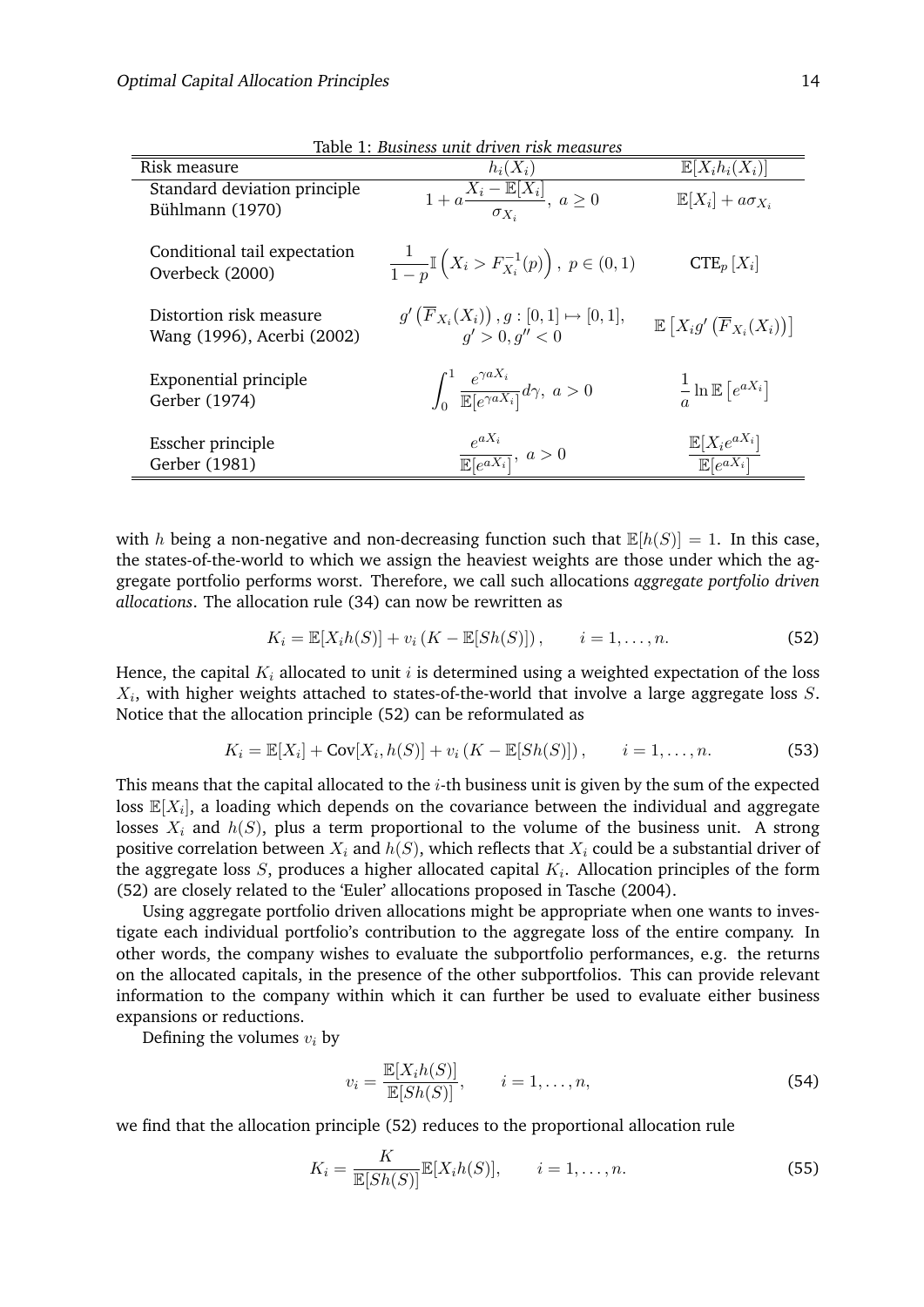A particular choice of the random variable  $h(S)$  considered in (52) is given by

$$
h(S) = \frac{\mathbb{I}\left(S > F_S^{-1}(p)\right)}{1 - F_S\left(F_S^{-1}(p)\right)}, \qquad i = 1, \dots, n,
$$
\n(56)

for some  $p \in (0, 1)$ . In this case, we find that  $\mathbb{E}[X_i h(S)]$  and  $\mathbb{E}[Sh(S)]$  transform into

$$
\mathbb{E}[X_i h(S)] = \mathbb{E}\left[X_i \left| S > F_S^{-1}(p)\right.\right], \qquad i = 1, \dots, n \tag{57}
$$

and

$$
\mathbb{E}[Sh(S)] = CTE_p[S],\tag{58}
$$

respectively. The CTE allocation principle (18) follows as a special case of the allocation principle (55) by choosing  $h(S)$  as in (56).

Taking

$$
h(S) = S - \mathbb{E}[S],\tag{59}
$$

we find

$$
\mathbb{E}[X_i h(S)] = \text{Cov}[X_i, S], \qquad i = 1, \dots, n \tag{60}
$$

and

$$
\mathbb{E}[Sh(S)] = \text{Var}[S],\tag{61}
$$

which implies that the allocation principle (55) reduces to the covariance allocation principle (16) discussed in Section 2.3.3.

Other choices for the random variable  $h(S)$  and the related expressions for  $E[X_i h(S)]$  can be found in Table 2. They correspond to capital allocation principles that have been considered in Overbeck (2000), Tsanakas (2004), and Tsanakas (2008).

| Table 2: Aggregate portfolio driven allocations |                                                                                                                                     |                                                                                  |
|-------------------------------------------------|-------------------------------------------------------------------------------------------------------------------------------------|----------------------------------------------------------------------------------|
| Reference                                       | h(S)                                                                                                                                | $\mathbb{E}[X_i h(S)]$                                                           |
| Overbeck (2000)                                 | $\overline{1+a\frac{S-\mathbb{E}[S]}{\sigma_S},\; a\geq 0}$                                                                         | $\mathbb{E}[X_i] + a \frac{\text{Cov}[X_i, S]}{\tau}$                            |
| Overbeck (2000)                                 | $\frac{1}{1 - F_S(F_S^{-1}(p))} \mathbb{I} \left( S > F_S^{-1}(p) \right), \ p \in (0, 1) \qquad \mathbb{E}[X_i   S > F_S^{-1}(p)]$ |                                                                                  |
| Tsanakas (2004)                                 | $g'(F_S(S)), g:[0,1]\mapsto [0,1], g'>0,$<br>q'' < 0                                                                                | $\mathbb{E}\left[X_ig'(\overline{F}_S(S))\right]$                                |
| Tsanakas (2008)                                 | $\int_0^1 \frac{e^{\gamma a s}}{\mathbb{E}[e^{\gamma a s}]}\,d\gamma,\,a>0$                                                         | $\mathbb{E}\left[X_i\int_0^1\frac{e^{\gamma u}}{E[e^{\gamma aS}]}d\gamma\right]$ |
| Wang (2007)                                     | $\frac{e^{aS}}{\mathbb{E}[e^{aS}]}, a > 0$                                                                                          | $\frac{\mathbb{E}[X_i e^{aS}]}{\mathbb{E}[e^{aS}]}$                              |

#### **3.2.4 Market driven allocations**

Let  $\zeta_M$  be a random variable such that market-consistent values of the aggregate portfolio loss  $S$  and the business unit losses  $X_i$  are given by

$$
\pi[S] = \mathbb{E}[\zeta_M S] \tag{62}
$$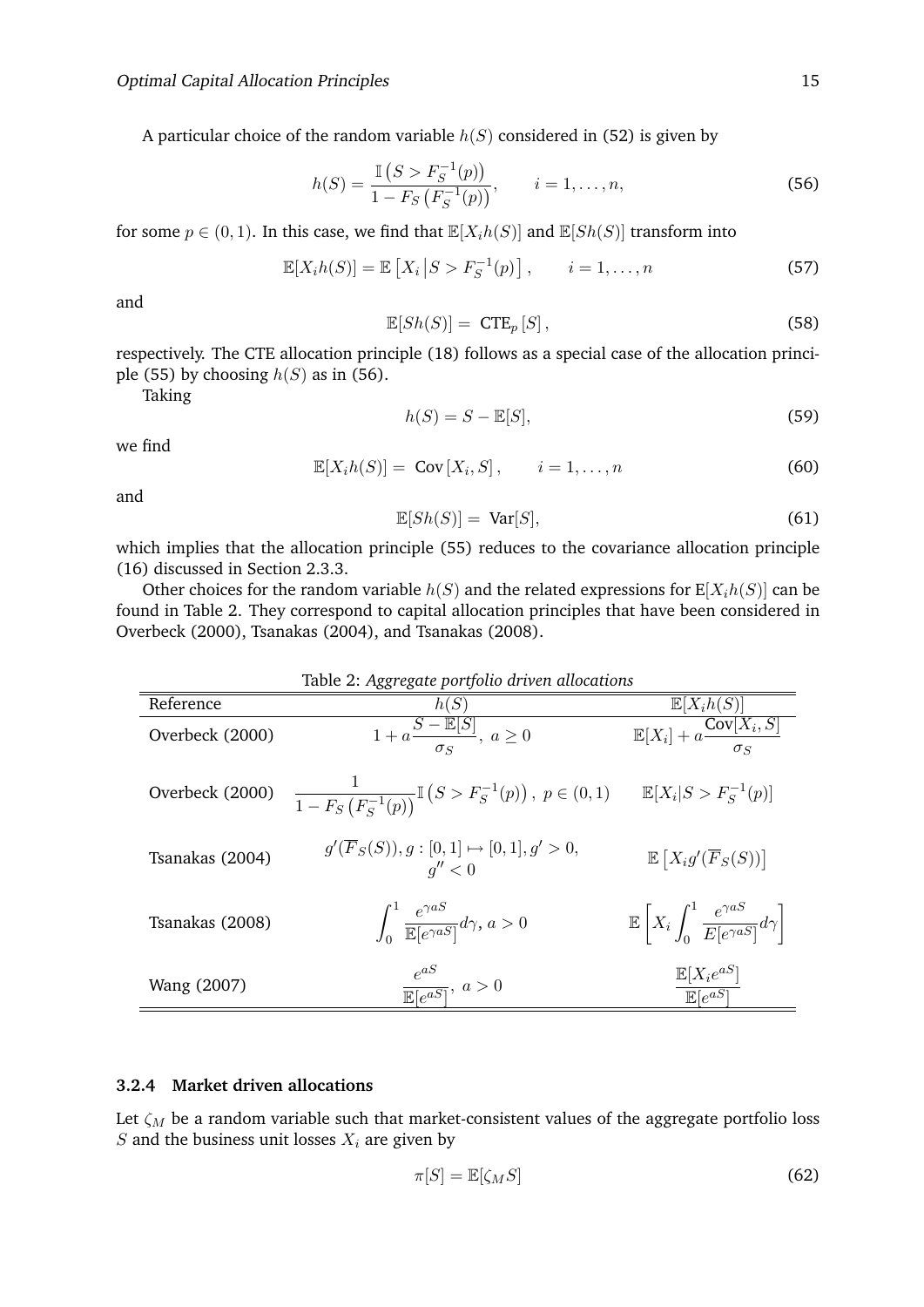and

$$
\pi[X_i] = \mathbb{E}[\zeta_M X_i], \qquad i = 1, \dots, n,
$$
\n(63)

respectively. Further suppose that at the aggregate portfolio level, a provision  $\pi[S]$  is set aside to cover future liabilities S. Apart from the aggregate provision  $\pi[S]$ , the aggregate portfolio has an available solvency capital equal to  $(K - \pi[S])$ . The *solvency ratio* of the aggregate portolio is then given by

$$
\frac{K - \pi[S]}{\pi[S]}.\tag{64}
$$

In order to determine an optimal capital allocation over the different business units, we let in (31)  $\zeta_i = \zeta_M$ ,  $i = 1, \ldots, n$ , thus allowing the market to determine which states-of-the-world are to be regarded adverse. This yields:

$$
K_i = \pi[X_i] + v_i (K - \pi[S]).
$$
\n(65)

If we now use the market-consistent prices as volume measures, after substituting

$$
v_i = \frac{\pi[X_i]}{\pi[S]}, \qquad i = 1, \dots, n,
$$
\n(66)

in (65), we find

$$
K_i = \frac{K}{\pi[S]} \pi[X_i], \qquad i = 1, \dots, n.
$$
 (67)

Rearranging these expressions leads to

$$
\frac{K_i - \pi[X_i]}{\pi[X_i]} = \frac{K - \pi[S]}{\pi[S]}, \qquad i = 1, \dots, n.
$$
 (68)

The quantities  $\pi[X_i]$  and  $(K_i - \pi[X_i])$  can be interpreted as the market-consistent provision and the solvency capital attached to business unit  $i,$  while  $\frac{K_i-\pi[X_i]}{\pi[X_i]}$  is its corresponding solvency ratio. From (68), we can conclude that the optimisation criterion (33) with  $\zeta_i = \zeta_M$ ,  $i = 1, \ldots, n$ , and volume measures given by (66), leads to a capital allocation whereby the solvency ratio for each business unit is the same and equal to that of the aggregate portfolio. A similar allocation principle has been proposed by Sherris (2006) within the context of allocating the company's total equity to the different business units "to determine an expected return on equity by line of business".

#### **3.2.5 Allocation with respect to the default option**

An alternative choice for the weighting random variable  $\zeta_i$  is given by

$$
\zeta_i = h(S) = \frac{\mathbb{I}(S > K)}{\mathbb{P}[S > K]}, \qquad i = 1, ..., n,
$$
\n(69)

such that only those states-of-the-world that correspond to insolvency are considered when determining the expectations  $\mathbb{E}[X_i h(S)]$ . The allocation rule (34) then becomes

$$
K_i = \mathbb{E}[X_i \mid S > K] + v_i (K - \mathbb{E}[S \mid S > K]). \tag{70}
$$

Notice the similarity between (69) and the choice of  $h(S)$  made in (56) which led to the CTE allocation rule.

Expression (70) can be rearranged as follows:

$$
\mathbb{E}[(X_i - K_i) \mathbb{I}(S > K)] = v_i \mathbb{E}[(S - K)_+], \qquad i = 1, ..., n.
$$
 (71)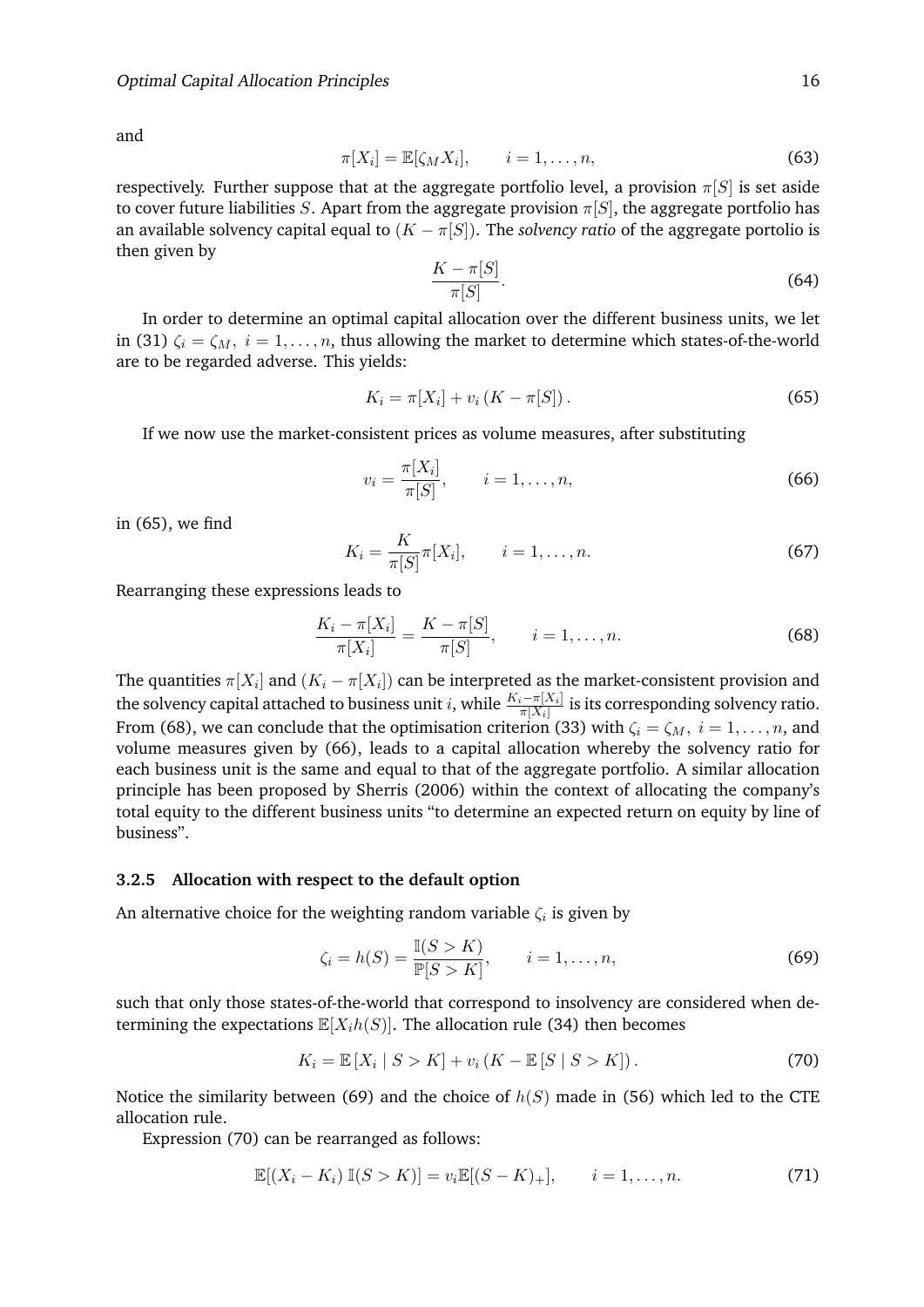Summing the left and right hand sides of this expression over  $i = 1, \ldots, n$ , leads to expression (29). The quantity  $\mathbb{E}[(S - K)_+]$  represents the *expected policyholder deficit* or alternatively, the expected value of the *default option* that shareholders of an insurance company hold, given their limited liability. The allocation principle in (71) is such that the marginal contribution of each business unit to the expected value of the policyholder deficit is the same per unit of business volume, and hence is consistent with the arguments of Myers and Read Jr. (2001).

#### **3.3 The absolute deviation optimisation criterion**

In this section we discuss the optimal allocation problem under an absolute deviation criterion, that is, by letting

$$
D(x) = |x| \tag{72}
$$

In this case the optimisation problem (31) reduces to

$$
\min_{K_1, ..., K_n} \sum_{j=1}^n \mathbb{E} \left[ \zeta_j \, |X_j - K_j| \right], \text{such that } \sum_{j=1}^n K_j = K. \tag{73}
$$

From the relation

$$
|x| = 2(x)_{+} - x,\t(74)
$$

we immediately find that the optimal solution of (73) is identical to the solution of the following problem:

$$
\min_{K_1,...,K_n} \sum_{j=1}^n \mathbb{E} \left[ \zeta_j \left( X_j - K_j \right)_+ \right], \text{ such that } \sum_{j=1}^n K_j = K. \tag{75}
$$

This means that the absolute deviation optimisation problem (73) only takes into account the outcomes of the business unit losses  $X_j$  that lead to technical insolvency  $X_j > K_j$  in that unit.

In order to solve the optimisation problem (75), we first consider the special case where all  $\zeta_i$ 's are identical to 1.

**Theorem 2** Assuming that  $F_{S^c}^{-1+}(0) < K < F_{S^c}^{-1}(1)$ , the optimal allocation problem

$$
\min_{K_1, ..., K_n} \sum_{j=1}^n \mathbb{E} \left[ (X_j - K_j)_+ \right] \text{ such that } \sum_{j=1}^n K_j = K \tag{76}
$$

*has the following solution:*

$$
K_i = F_{X_i}^{-1(\alpha)}(F_{S^c}(K)), \qquad i = 1, \dots, n,
$$
\n(77)

where  $S^c$  is defined in (10) and  $\alpha \in [0,1]$  follows from

$$
F_{S^c}^{-1(\alpha)}(F_{S^c}(K)) = K.
$$
 (78)

**Proof.** Let  $\alpha$  be determined from (78). Then we immediately find from Dhaene et al. (2002) that

$$
\mathbb{E}\left[(S^{c} - K)_{+}\right] = \sum_{j=1}^{n} \mathbb{E}\left[\left(X_{j} - F_{X_{i}}^{-1(\alpha)}(F_{S^{c}}(K))\right)_{+}\right] \leq \sum_{j=1}^{n} \mathbb{E}\left[(X_{j} - K_{j})_{+}\right], \qquad K \in \left(F_{S^{c}}^{-1+}(0), F_{S^{c}}^{-1}(1)\right),
$$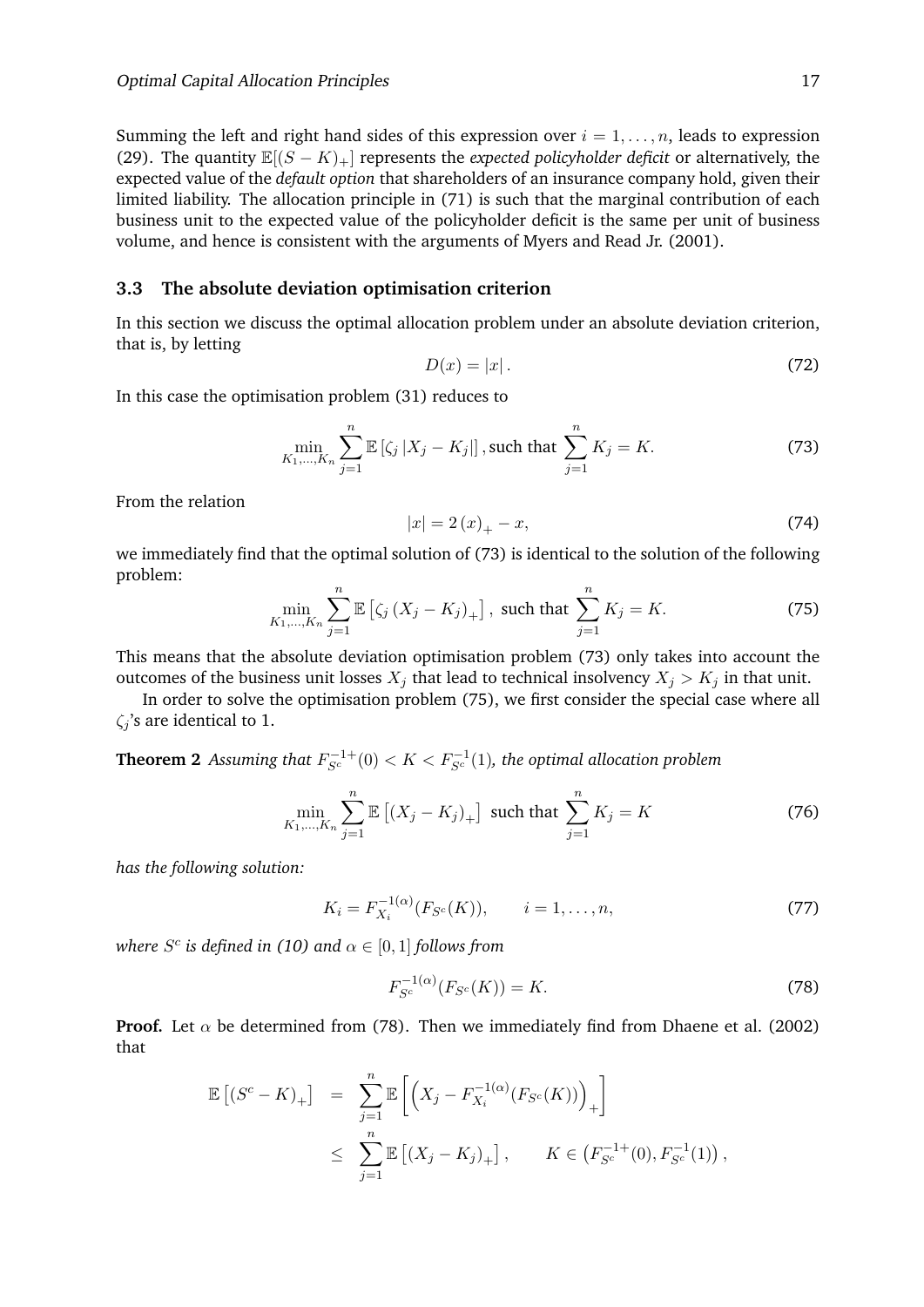holds for all  $(K_1, K_2, ..., K_n)$  such that  $\sum_{j=1}^n K_j = K$ . This proves the stated result.

We can conclude that the quantile allocation principle (14) considered in Section 2.3.2 is a solution of the minimisation problem (76). This optimisation problem and its solution were previously considered in Dhaene et al. (2003) in the particular case that the  $F_{X_i}$ 's are all strictly increasing. A proof of Theorem 2 using Lagrange techniques can be found in Laeven and Goovaerts (2004).

The solution to the general optimisation problem (73) will be expressed in terms of functions  $F_{X_i}^{(\zeta_i)}$  $X_i^{(s_i)}$  defined as follows:

$$
F_{X_i}^{(\zeta_i)}(x) = \mathbb{E}[\zeta_i \, \mathbb{I}(X_i \le x)] = \mathbb{E}[\zeta_i \, | \, X_i \le x] \, F_{X_i}(x), \qquad i = 1, \dots, n. \tag{79}
$$

One can prove that each function  $F_{X_i}^{(\zeta_i)}$  $X_i^{(S_i)}$  defines a proper distribution function, which we will call the  $\zeta_i$ –weighted distribution of  $X_i;$  See Rao (1997), Furman and Zitikis (2008a) and the references therein. The decumulative distribution function  $\overline{F}_{X_i}^{(\zeta_i)}$  $X_i^{(\zeta_i)}(x) = 1 - F_{X_i}^{(\zeta_i)}$  $X_i^{(i)}(x)$  is given by

$$
\overline{F}_{X_i}^{(\zeta_i)}(x) = \mathbb{E}\left[\zeta_i \mathbb{I}(X_i > x)\right] = \mathbb{E}[\zeta_i \mid X_i > x] \overline{F}_{X_i}(x), \qquad i = 1, \dots, n. \tag{80}
$$

A sufficient condition for  $F_{X_i}^{(\zeta_i)}$  $X_i^{(Si)}$  to be continuous is that  $F_{X_i}$  be continuous. A sufficient condition for  $F^{(\zeta_i)}_{X_i}$  $X_i^{(\zeta_i)}$  to be strictly increasing is that  $F_{X_i}$  be strictly increasing and that  $\mathbb{P}[\zeta_i > 0] = 1$ . For any  $p\in(0,1)$  and any  $\alpha\in[0,1],$  we denote the  $\alpha$ –mixed inverse of  $F_{X_i}^{(\zeta_i)}$  $\chi_{X_i}^{(\zeta_i)}$  at level  $p$  by  $\left(F_{X_i}^{(\zeta_i)}\right)$  $\left(\begin{smallmatrix} \zeta_i \ X_i \end{smallmatrix}\right)^{-1(\alpha)}(p).$ 

In the following lemma, we prove that the deviation measure  $\mathbb{E}\left[\zeta_i\left(X_i-K_i\right)_+\right]$  can be transformed to a stop-loss premium of  $X_i$  with retention  $K_i,$  where the expectation is taken with respect to the  $\zeta_i$ –weighted distribution of  $X_i.$ 

**Lemma 3** *Let* U *be a uniform random variable on the unit interval* (0, 1)*. Then it holds that*

$$
\mathbb{E}\left[\zeta_i\left(X_i-K_i\right)_+\right]=\mathbb{E}\left[\left(\left(F_{X_i}^{(\zeta_i)}\right)^{-1}\left(U\right)-K_i\right)_+\right],\qquad i=1,\ldots,n.
$$
\n(81)

**Proof.** From the tower property of the expectation operator, we find

$$
\mathbb{E}\left[\zeta_i\left(X_i-K_i\right)_+\right]=\mathbb{E}\left[\zeta_i\mathbb{E}\left[\left(X_i-K_i\right)_+\mid\zeta_i\right]\right].
$$

Substituting  $\mathbb{E} \left[ \left( X_i - K_i \right)_+ \mid \zeta_i \right]$  by  $\int_{-K}^{\infty}$  $\int_{K_i} \mathbb{P}[X_i > x \mid \zeta_i] dx$  and changing the order of the integrations, we find

$$
\mathbb{E}\left[\zeta_i\left(X_i - K_i\right)_+\right] = \int_{K_i}^{\infty} \mathbb{E}\left[\zeta_i \ \mathbb{P}[X_i > x \mid \zeta_i]\right] \, dx
$$
\n
$$
= \int_{K_i}^{\infty} \mathbb{E}\left[\zeta_i \ \mathbb{E}[\mathbb{I}(X_i > x) \mid \zeta_i]\right] \, dx.
$$

Taking into account the power property once more leads to

$$
\mathbb{E}\left[\zeta_i\left(X_i - K_i\right)_+\right] = \int_{K_i}^{\infty} \mathbb{E}\left[\zeta_i \mathbb{I}(X_i > x)\right] \, dx = \int_{K_i}^{\infty} \overline{F}_{X_i}^{(\zeta_i)}(x) \, dx.
$$

The stated result follows then from observing that the distribution function of  $\left(F_{X_i}^{(\zeta_i)}\right)$  $\left(\begin{smallmatrix} \zeta_i \ X_i \end{smallmatrix}\right)^{-1}(U)$  is given by  $F_{X_i}^{(\zeta_i)}$  $\chi_i^{(\zeta_i)}$  so that  $\int_{\zeta_i}^{\infty}$  $K_i$  $\overline{F}_{X_i}^{(\zeta_i)}$  $\chi_{X_i}^{(\zeta_i)}(x)\ dx$  is an expression for the stop-loss premium of  $\left(F_{X_i}^{(\zeta_i)}\right)$  $\left(\begin{smallmatrix} \zeta_i \ X_i \end{smallmatrix}\right)^{-1}(U)$ with retention  $K_i$ .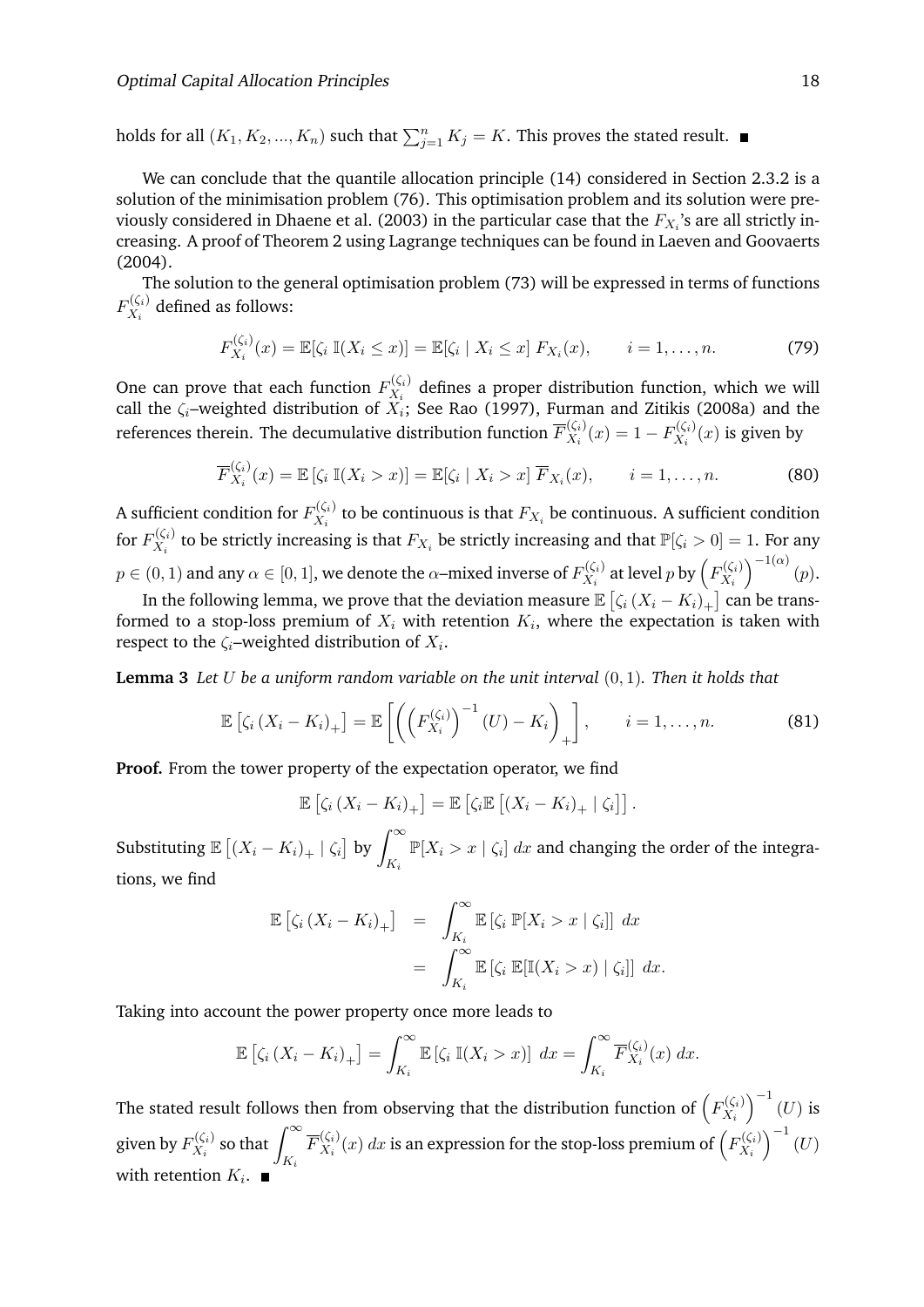Now we are able to prove our main result concerning the absolute deviation optimisation problem.

**Theorem 4** Let  $\overline{S}^c$  be the comonotonic sum defined by

$$
\overline{S}^c = \sum_{i=1}^n \left( F_{X_i}^{(\zeta_i)} \right)^{-1} (U), \tag{82}
$$

where the random variable  $U$  is uniformly distributed on the unit interval  $(0,1)$ . In case  $F^{-1+}_{\overline{c}^c}$  $\frac{1}{S^c}$  + (0) <  $K< F_{\overline{S}^c}^{-1}(1)$ , the optimal allocation problem (73) has the following solution:

$$
K_i = \left(F_{X_i}^{(\zeta_i)}\right)^{-1(\alpha)} (F_{\overline{S}}^c K), \qquad i = 1, \dots, n,
$$
\n(83)

*where*  $\alpha \in [0, 1]$  *follows from* 

$$
F_{\overline{S}^c}^{-1(\alpha)}(F_{\overline{S}^c}(K)) = K.
$$
 (84)

**Proof.** From Lemma 3, we find that the optimisation problem (73) can be rewritten as

$$
\min_{K_1,\dots,K_n} \sum_{j=1}^n \mathbb{E}\left[ \left( \left( F_{X_j}^{(\zeta_j)} \right)^{-1} (U) - K_j \right)_+ \right], \text{ such that } \sum_{j=1}^n K_j = K.
$$

The stated result follows then by applying Theorem 2.  $\blacksquare$ 

From the theorem above, we can conclude that the mean absolute deviation optimality criterion (73) gives rise to a quantile-based allocation principle: Each allocated capital  $K_i$  is given by the  $\alpha$ –mixed inverse of the  $\zeta_i$ –weighted distribution function of  $X_i$  at a fixed probability level, which is chosen such that the full allocation requirement is satisfied. From (83), we find that the optimal allocations  $K_i$  satisfy the following conditions:

$$
F_{X_i}^{(\zeta_i)}(K_i) = F_{\overline{S}^c}(K), \qquad i = 1, \dots, n.
$$
 (85)

In the case where

$$
\mathbb{P}[\zeta_i > 0] = 1, \qquad i = 1, \dots, n,
$$
\n(86)

and the distributions  $F_{X_i}^{(\zeta_j)}$  $\chi_{X_j}^{(x_j)}$  are strictly increasing, then the optimal allocations in (83) reduce to

$$
K_i = \left(F_{X_i}^{(\zeta_i)}\right)^{-1} (F_{\overline{S}}^c K), \qquad i = 1, \dots, n. \tag{87}
$$

We end this subsection with an example of an absolute deviation allocation principle. Consider the following choice for the weighting random variables:

$$
\zeta_i = \frac{\mathbb{I}(S > K)}{\mathbb{P}[S > K]}, \qquad i = 1, \dots, n. \tag{88}
$$

This means that the optimisation procedure only considers those outcomes that lead to insolvency, i.e. the case where  $S > K$ , on the aggregate portfolio level. In this instance, the optimisation problem (75) reduces to

$$
\min_{K_1,\dots,K_n} \sum_{j=1}^n \mathbb{E}\left[ (X_j - K_j)_+ \mid S > K \right], \text{ such that } \sum_{j=1}^n K_j = K. \tag{89}
$$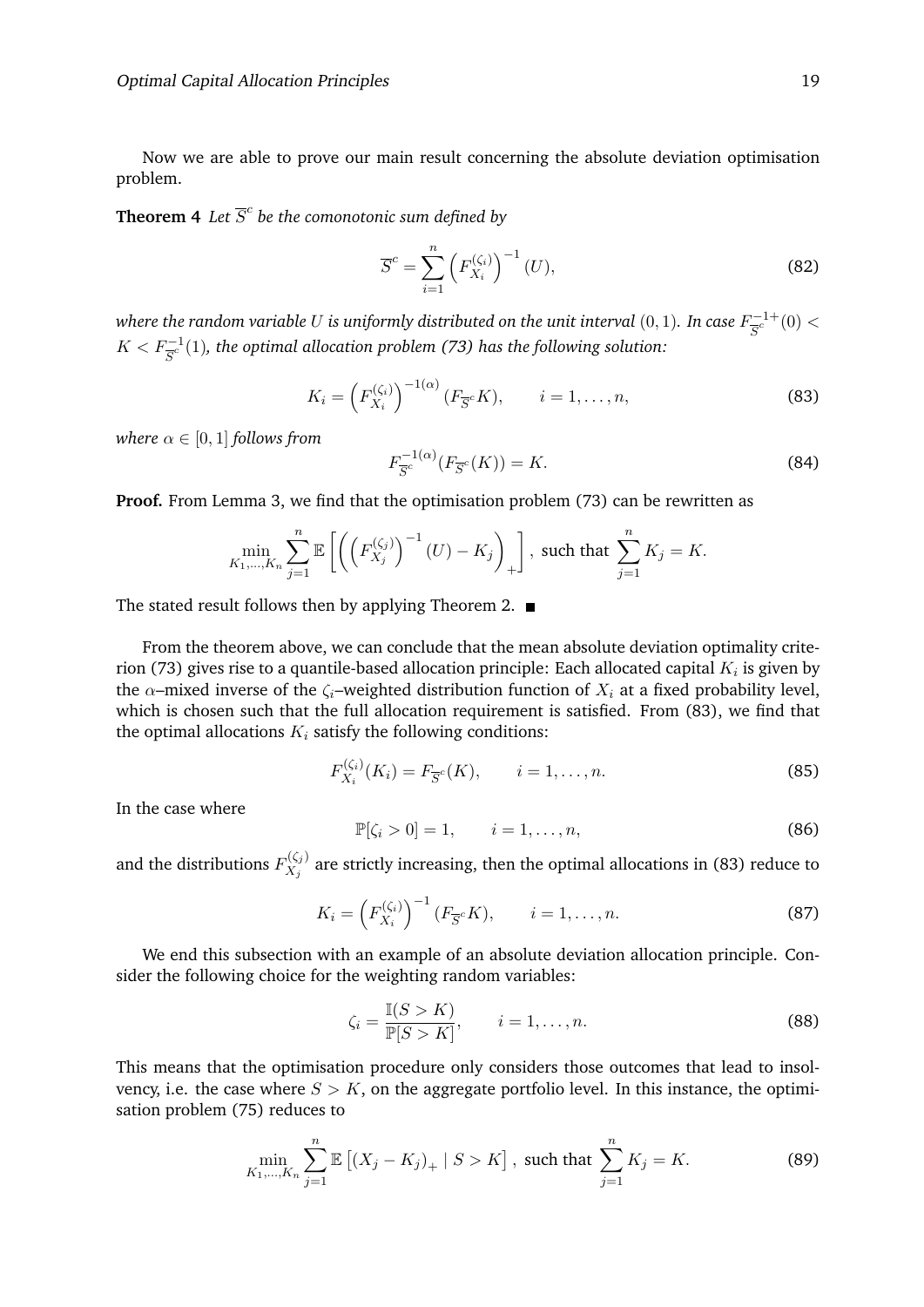From (79), we find that the  $\zeta_i$ –weighted distribution function of  $X_i$  is given by

$$
F_{X_i}^{(\zeta_i)}(x) = \mathbb{P}\left[X_i \le x | S > K\right], \qquad i = 1, \dots, n. \tag{90}
$$

In the particular case that  $x = K_i$ , we find from (85) that:

$$
\overline{F}_{X_i}^{(\zeta_i)}(K_i) = \mathbb{P}\left[X_i > K_i | S > K\right] = \overline{F}_{\overline{S}^c}(K), \qquad i = 1, \dots, n. \tag{91}
$$

Hence, capital is allocated such that the conditional probability of a business unit's loss exceeding its allocated capital, given that the whole company defaults, is identical for all business units.

## **4 Capital allocation from the viewpoint of the policyholders**

In this section we apply our general optimal allocation framework (31) to the case of an insurance market consisting of  $n$  member companies, each exposed to a loss  $X_i, \ i=1,\ldots,n.$  Suppose that the current insurance regulation requires each company to hold a capital  $K_i, \; i=1,\ldots,n.$ The aggregate required capital across the market is then given by

$$
K = \sum_{j=1}^{n} \overline{K}_{j}.
$$
\n(92)

Companies do not cross-subsidise such that they retain their own realised profits, even in the case where other market participants default. In an extreme scenario where  $X_i > K_i$ , the *i*-th company will default and the shortfall to policyholders from that company's default is given by  $(X_i - \overline{K}_i)_+$ . Obviously, the aggregate market shortfall is given by  $\sum_{j=1}^n (X_j - \overline{K}_j)_+$ .

The set up in this section is also applicable to an insurance market that guarantees payments to policyholders via a dedicated fund, in the case where one or more insurers default. In this case, the shortfall is paid from a pool to which all companies contribute. It is clear that the aggregate liability of this pool is equal to  $\sum_{j=1}^n (X_j - \overline{K}_j)_+$ . This is an arrangement encountered most prominently in the Lloyd's of London insurance market, with Lloyd's members in the role of the individual portfolios and the Lloyd's New Central Fund guaranteeing policyholder liabilities $^1$ . Cross-subsidy only takes place at the level of the pool guaranteeing the policyholder liabilities.

We now suppose that the regulator (or the pool manager) wants to investigate whether the aggregate capital  $K$  in the market could be redistributed over the different companies leading to a more beneficial financial situation for the policyholders (or the pool), according to a predefined criterion. More generally, starting with the market capital  $K$  given by (92), assume that the regulator wants to determine the optimal re-allocation  $(K_1, K_2, \ldots, K_n)$  of the aggregate capital K.

In order to solve the regulator's (or pool manager's) concern, we first consider the quadratic criterion where the optimal capital requirements  $K_i$  of the different companies are found by solving problem (31), with the function  $D(x)$  given by

$$
D(x) = ((x)_+)^2.
$$
 (93)

This leads us to the optimisation problem expressed as follows:

$$
\min_{K_1, ..., K_n} \sum_{j=1}^n v_j \mathbb{E}\left[\zeta_j \left(\frac{(X_j - K_j)_+}{v_j}\right)^2\right], \text{ such that } \sum_{j=1}^n K_j = K. \tag{94}
$$

 $1$ The views expressed in this section by the authors are their own and do not necessarily represent the views of Lloyd's.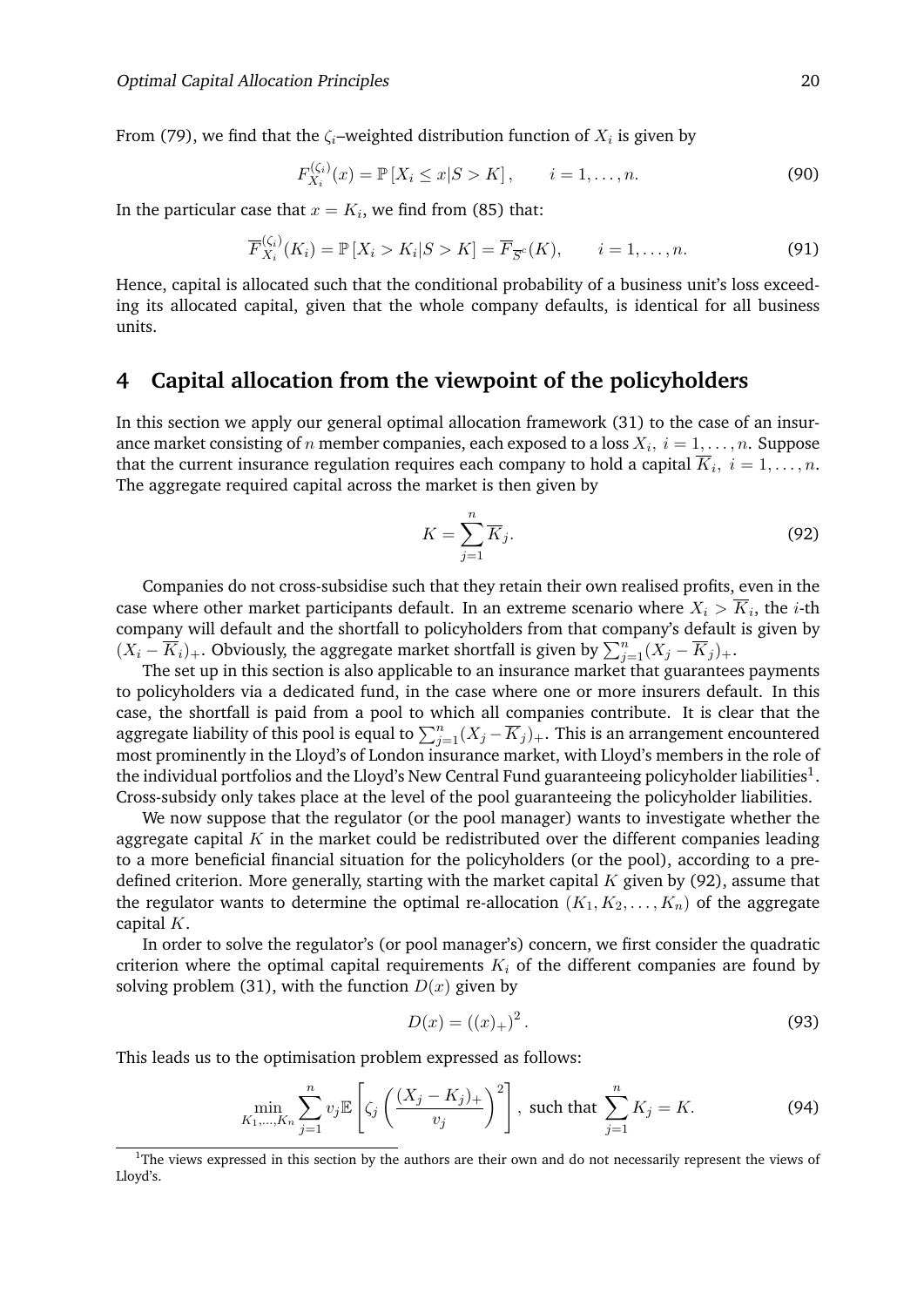The above general problem can be solved by a straightforward Lagrange optimisation, assuming that its objective function is differentiable, that is, each function  $\mathbb{E}[\zeta_i(X_i - K_i)_+]$  is differentiable with respect to  $K_i$ .

**Lemma 5** *Assume that the objective function of optimisation problem (94) is differentiable. Then the solution*  $(K_1, K_2, \ldots, K_n)$  *satisfies* 

$$
\mathbb{E}\left[\zeta_i(X_i - K_i)_+\right] = v_i \mathbb{E}\left[\sum_{j=1}^n \zeta_j(X_j - K_j)_+\right], \qquad i = 1, \dots, n. \tag{95}
$$

**Proof.** The proof follows immediately from

$$
\frac{\partial}{\partial K_i} \mathbb{E}\left[\zeta_i\left((X_j - K_j)_+\right)^2\right] = -2\mathbb{E}\left[\zeta_i(X_i - K_i)_+\right],
$$

together with the relevant first order conditions.

From equations (95) we can conclude that under the optimisation problem (94), companies are supposed to hold capital such that the expected weighted shortfalls per unit of exposure

$$
\frac{\mathbb{E}\left[\zeta_i(X_i-K_i)_+\right]}{v_i}, \qquad i=1,\ldots,n,
$$

are equal across the market.

Let us now consider the situation where the regulator (pool manager) seeks to find the optimal capital requirements  $K_i$  for the different companies by solving problem (31), with the function  $D(x)$  given by

$$
D(x) = (x)_+ \,. \tag{96}
$$

This is equivalent to the optimisation problem given by (76) which seeks to minimise the aggregate expected shortfall in the market. From Theorem 4, we know the solution of this problem is the quantile-based allocation:

$$
K_i = \left( F_{X_i}^{(\zeta_i)} \right)^{-1(\alpha)} (F_{\overline{S}}^c K), \qquad i = 1, \dots, n. \tag{97}
$$

In case all  $\zeta_i \equiv 1$  and all  $F_{X_i}$  are strictly increasing, this optimal allocation simplifies to

$$
K_i = F_{X_i}^{-1}(F_{S^c}(K)), \qquad i = 1, \dots, n. \tag{98}
$$

When additionally the initial capital requirements  $\overline{K}_i$  are given by

$$
\overline{K}_i = F_{X_i}^{-1}(p), \qquad i = 1, \dots, n
$$
\n(99)

for some  $p \in (0,1)$ , one immediately finds that  $F_{S^c}(K) = p$ , so that the optimal allocation of the market capital coincides with the existing capital requirement regulation. This observation provides additional justification for quantile-based regulatory regimes.

We end this section by a short discussion on allocation methods used in the past and present at Lloyd's. Taking  $\zeta_i \equiv 1, i = 1, \ldots, n$ , (95) reduces in essence to the principle behind the Risk-Based Capital system operated by Lloyd's between the period 1996 and 2005, with the fraction on the left-hand-side of equation (95) termed the *Expected Loss Cost*, the quantity  $\mathbb{E}\left[\sum_{j=1}^n(X_j-K_j)_+\right]$  called the *Aggregate Expected Loss* and provisions used as measures of business volume  $v_i$ . This allocation implies that each company has a proportional claim on the Lloyd's New Central Fund.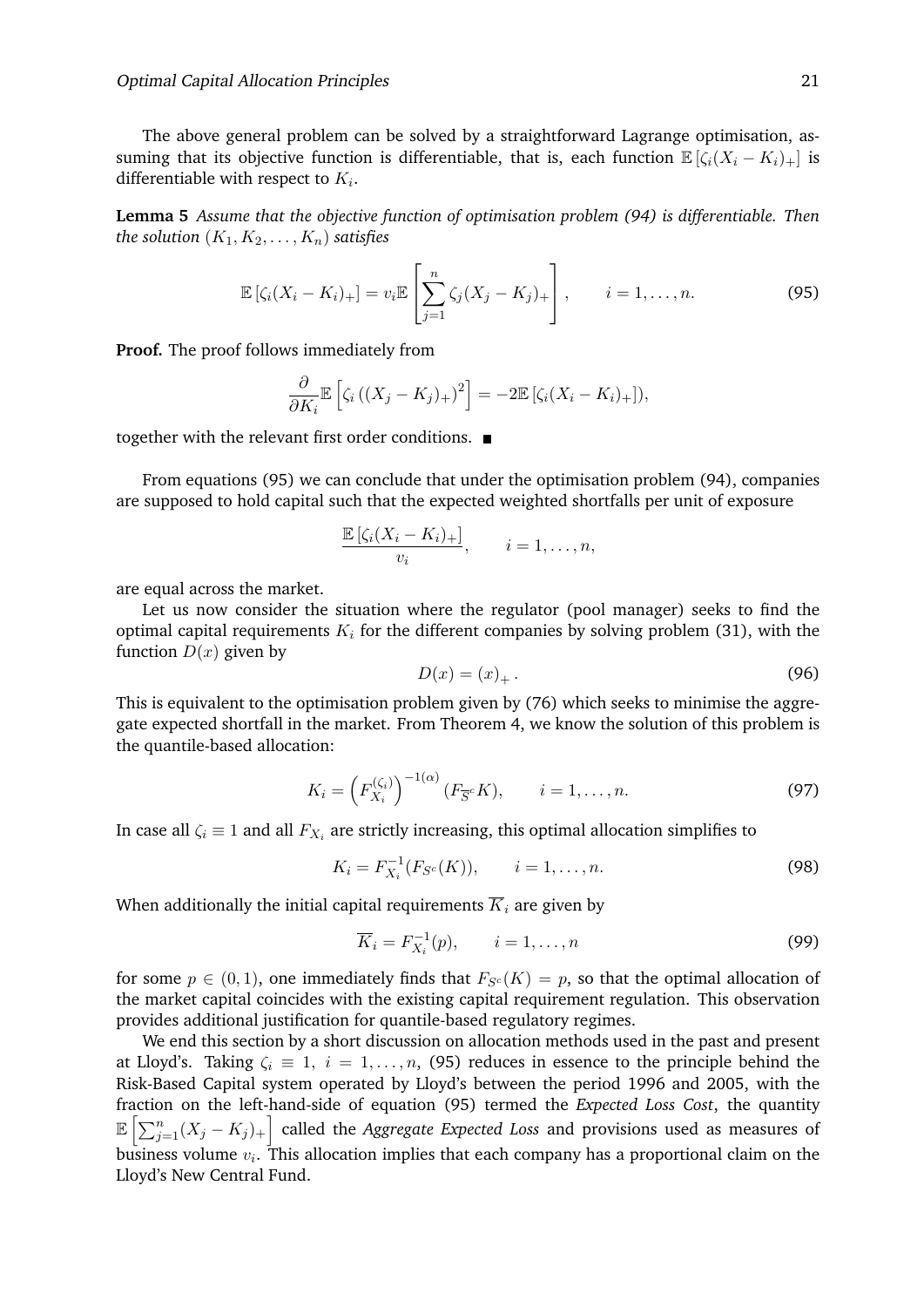In 2006, capital allocation at Lloyd's was harmonised to be in sync with the new British regulatory regime (see e.g. Lloyd's (2008)), under which capital is calculated based on a Valueat-Risk (VaR) risk measure:

$$
K_i = F_{X_i}^{-1}(p), \qquad i = 1, \ldots, n,
$$

with  $p$  determined such that the full allocation principle is satisfied. From Theorem 2, we know that this allocation is optimal, in the sense that the expected aggregate liability of the pool is minimised, taking into account the full allocation requirement.

## **5 Conclusion**

In this article, we developed a general and unifying optimisation framework that produces several of the capital allocation approaches that are encountered both in the literature and in practice. This general framework is based on the idea of minimising the sum of the divergences between the losses and the allocated capital of the different subportfolios. Depending on how this divergence is defined, several alternative allocation methods arise. It turns out that many allocation methods postulated in an ad-hoc fashion, are attributable to particular decision problems linked to specific purposes of allocating risk capital. If each capital allocation method is an answer to a particular question, in this paper we delineate what this question might be.

The ideas in the paper were first applied to a company with different business units. They were further applied to the case of a market with policyholder protection via a financial pool, as is the case, for example, at Lloyd's of London. Our framework helps to explain the optimality properties of the various allocation methods that have historically been used by Lloyd's.

Finally, the framework presented in this paper provides the flexibility to produce new capital allocation methods, by varying, for example, the choices of the weights  $\zeta_i$  and  $v_i.$  This is not an avenue we pursued here at great lengths but remains a subject of importance for future work.

**Acknowledgement:** The authors thank Qihe Tang, Yaniv Zaks and Peter England for their helpful comments and suggestions on an earlier version of this paper. Jan Dhaene and Steven Vanduffel acknowledge the financial support of the Onderzoeksfonds K.U. Leuven (GOA/07: Risk Modeling and Valuation of Insurance and Financial Cash Flows, with Applications to Pricing, Provisioning and Solvency), and of Fortis through the K.U. Leuven Fortis Chair in Financial and Actuarial Risk Management. Steven Vanduffel's contribution to the paper was done while he was with the K.U. Leuven. He also thanks Fortis Central Risk Management staff for the stimulating discussions on capital allocations.

## **References**

- C. Acerbi. Spectral measures of risk: a coherent representation of subjective risk aversion. *Journal of Banking and Finance*, 26(7):1505–1518, 2002.
- C. Acerbi and D. Tasche. On the coherence of expected shortfall. *Journal of Banking and Finance*, 26(7):1487–1503, 2002.
- P. Artzner, F. Delbaen, J.-M. Eber, and D. Heath. Coherent measures of risk. *Mathematical Finance*, 9(3):203–228, 1999.
- H. Buhlmann. ¨ *Mathematical Methods in Risk Theory*. Springer-Verlag, Berlin, 1970.
- J.D. Cummins. Allocation of capital in the insurance industry. *Risk Management and Insurance Review*, 3(1):7–27, 2000.
- M. Denault. Coherent allocation of risk capital. *Journal of Risk*, 4(1):1–34, 2001.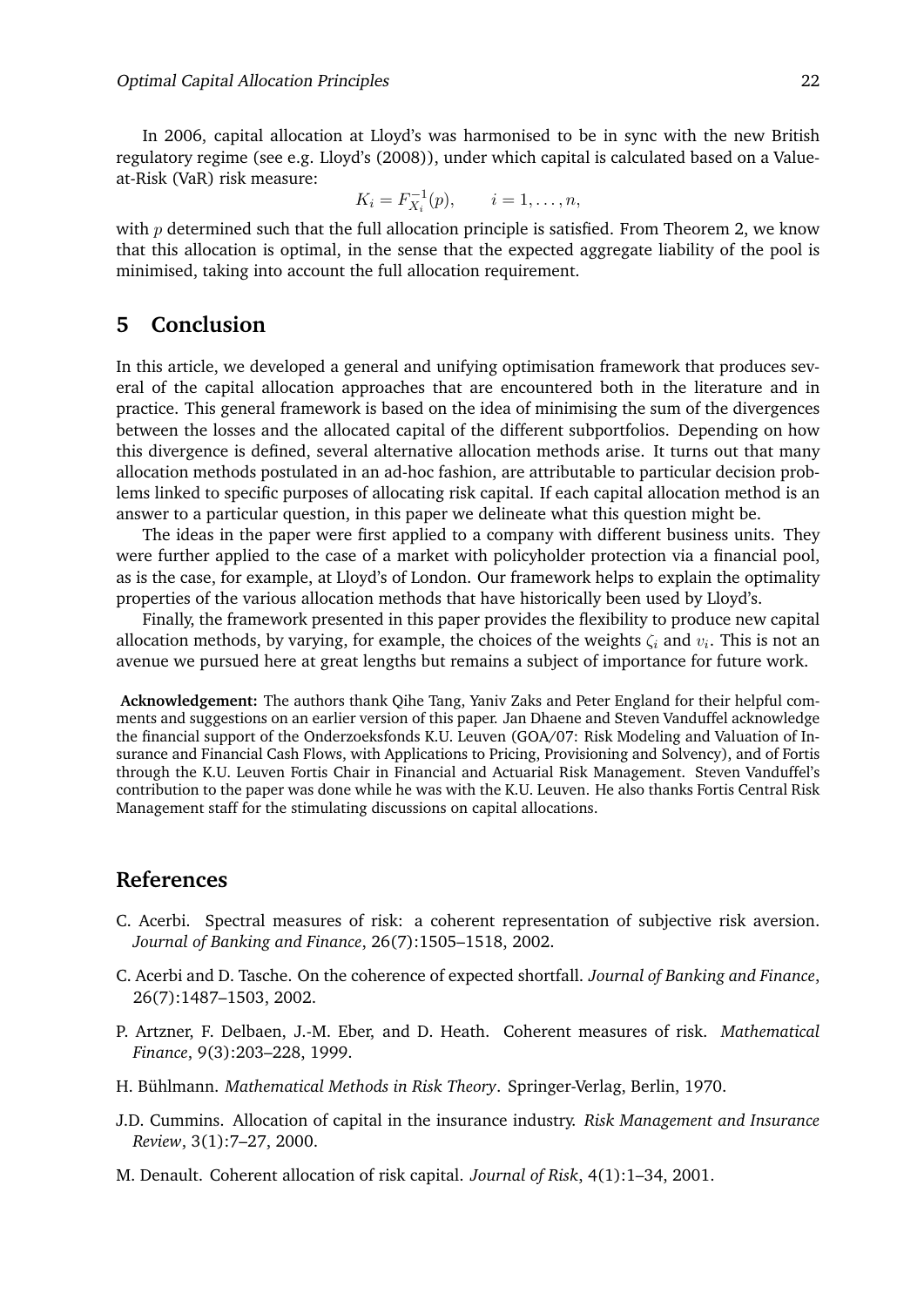- J. Dhaene, M. Denuit, M.J. Goovaerts, R. Kaas, and D. Vyncke. The concept of comonotonicity in actuarial science and finance: theory. *Insurance: Mathematics and Economics*, 31:3–33, 2002.
- J. Dhaene, M.J. Goovaerts, and R. Kaas. Economic capital allocation derived from risk measures. *North American Actuarial Journal*, 7(2):44–59, 2003.
- J. Dhaene, S. Vanduffel, Q. Tang, M.J. Goovaerts, R. Kaas, and D. Vyncke. Risk measures and comonotonicity: a review. *Stochastic Models*, 22(4):573–606, 2006.
- J. Dhaene, L. Henrard, Z. Landsman, A. Vandendorpe, and S. Vanduffel. Some results on the cte based capital allocation rule. *Insurance: Mathematics and Economics*, 42(2):855–863, 2008.
- J. Dhaene, M. Denuit, and S. Vanduffel. Correlation order, merging and diversification. Submitted, 2009. Available at http://www.econ.kuleuven.be/insurance/research.htm.
- H. Föllmer and A. Schied. Convex measures of risk and trading constraints. Finance and Stochas*tics*, 6(4):429–447, 2002.
- E. Furman and R. Zitikis. Weighted premium calculation principles. *Insurance: Mathematics and Economics*, 42(1):459–465, 2008a.
- E. Furman and R. Zitikis. Weighted risk capital allocations. *Insurance: Mathematics and Economics*, 43(2):263–269, 2008b.
- H.U. Gerber. On additive premium calculation principles. *ASTIN Bulletin*, 7(3):215–222, 1974.
- H.U. Gerber. The esscher premium principle: a criticism. comment. *ASTIN Bulletin*, 12(2): 139–140, 1981.
- M.J. Goovaerts, F. deVylder, and J. Haezendonck. *Insurance Premiums: Theory and Applications*. Amsterdam, North Holland, 1984.
- H. Gründl and H. Schmeiser. Capital allocation for insurance companies: what good is it? *Journal of Risk and Insurance*, 74(2):301–317, 2007.
- W.R. Heilmann. Decision theoretic foundations of credibility theory. *Insurance: Mathematics and Economics*, 8:77–95, 1989.
- M. Kalkbrener. An axiomatic approach to capital allocation. *Mathematical Finance*, 15(3):425– 437, 2005.
- J. Kim and M. Hardy. A capital allocation based on a solvency exchange option. *Insurance: Mathematics and Economics*, 2008. In press.
- R.J.A. Laeven and M.J. Goovaerts. An optimization approach to the dynamic allocation of economic capital. *Insurance: Mathematics and Economics*, 35(2):299–319, 2004.
- Z. Landsman and E.A. Valdez. Tail conditional expectations for elliptical distributions. *North American Actuarial Journal*, 7(4):55–71, 2003.
- J. LeMaire. An application of game theory: cost allocation. *ASTIN Bulletin*, 14(1):61–81, 1984.
- Lloyd's. Individual capital assessment (ICA) guidance. Working paper, 2008. Available at www.lloyds.com/Lloyds Market/Tools and reference/individual capital assessment guidance.htm.
- S.C. Myers and J.A. Read Jr. Capital allocation for insurance companies. *Journal of Risk and Insurance*, 68(4):545–580, 2001.